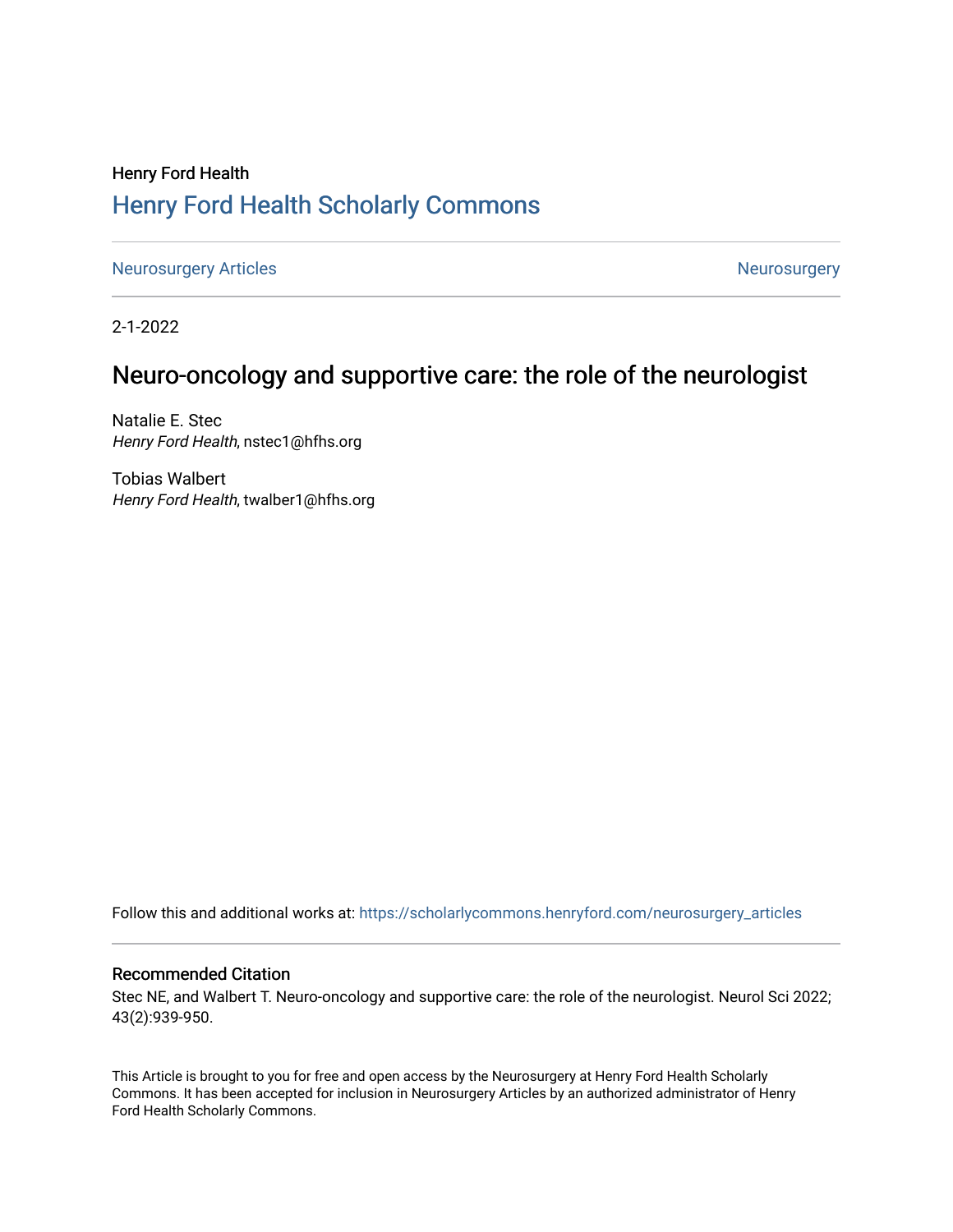#### **REVIEW ARTICLE**



# **Neuro‑oncology and supportive care: the role of the neurologist**

**Natalie E. Stec<sup>1</sup> · Tobias Walbert<sup>1,[2](http://orcid.org/0000-0003-0667-8106)</sup>** 

Received: 17 October 2021 / Accepted: 28 December 2021 / Published online: 5 January 2022 © Fondazione Società Italiana di Neurologia 2022

#### **Abstract**

The diagnosis of a brain tumor is a life-changing event for patients and their families. Despite numerous treatment advances, malignant brain tumors are universally incurable and long-term survival is limited. Treatment response, prognosis, and survival depend on underlying histopathology and recently defned molecular features. Patients sufer from a disproportionately high symptom burden throughout the disease trajectory and at the end of life. Pronounced neurologic decline and psychological distress signifcantly impair quality of life (QoL) and impose high supportive care needs relative to other systemic cancers. Palliative interventions addressing brain tumor-specific symptoms, such as seizures, cognitive dysfunction, and headaches, are paramount to maintaining QoL. In the terminal phase of illness, most brain tumor patients lose the ability to communicate and participate in end-of-life decision-making. The benefts of advance care planning and early integration of specialized palliative care are well-established in other systemic cancers and have received wider recognition in neuro-oncology. We review how to approach neurological symptoms in brain tumor patients, as well as address prognosis and advance care planning with the goal of improving QoL for patients and caregivers.

**Keywords** Brain tumor · Supportive care · End of life · Glioblastoma · Palliative care · Quality of life

#### **Brain tumors: an overview**

Brain tumors are a diverse group of low-grade and malignant neoplasms arising directly from brain tissue. Primary malignant brain neoplasms comprise 2% of adult cancers and are characterized by high morbidity and mortality [\[1](#page-9-0)]. The majority (80–85%) of malignant brain tumors are highgrade gliomas (HGGs), including glioblastoma (GBM), anaplastic astrocytomas, and anaplastic oligodendrogliomas. GBM, a WHO grade IV astrocytoma, is the most common malignant brain tumor in adults and portends an extremely poor prognosis with a median survival of 12–15 months despite aggressive multimodal therapy [\[2](#page-9-1)].

Standard oncologic staging paradigms are inapplicable to primary brain tumors as they rarely disseminate beyond

 $\boxtimes$  Tobias Walbert twalber1@hfhs.org

<sup>1</sup> Department of Neurology, Henry Ford Health System and Wayne State University, 2799 W Grand Blvd, Detroit, MI 48202, USA

<sup>2</sup> Department of Neurosurgery, Henry Ford Health System and Wayne State University, 2799 W Grand Blvd, Detroit, MI 48202, USA

the neuroaxis. Instead, brain tumors are graded based on biologic and genetic features per the WHO Classifcation of Tumors of the Central Nervous System [[3\]](#page-9-2). This grading system provides a framework for prognostication and treatment decision-making. The last several decades have seen a radical shift from histology-based diagnosis towards molecular and genetic categorization of gliomas. These insights represent important progress in our understanding of glioma pathogenesis and are the basis for the future development of targeted therapies. Key prognostic and predictive molecular alterations per the WHO 2021 Classifcation are delineated in Table [1](#page-2-0) [\[3](#page-9-2)].

### **Treatment of gliomas**

The current standard of care for HGG includes maximal safe resection and external beam radiotherapy (EBRT) with concurrent temozolomide (TMZ), followed by adjuvant TMZ for 6–12 cycles. Tumor treating feld (TTF) is a novel device that is thought to induce tumor cell death by delivering alternating electrical felds through superfcial scalp electrodes. TTF is Food & Drug Administration (FDA) approved in the treatment of supratentorial GBM after a statistically signifcant survival beneft (20.9 vs 16.0 months)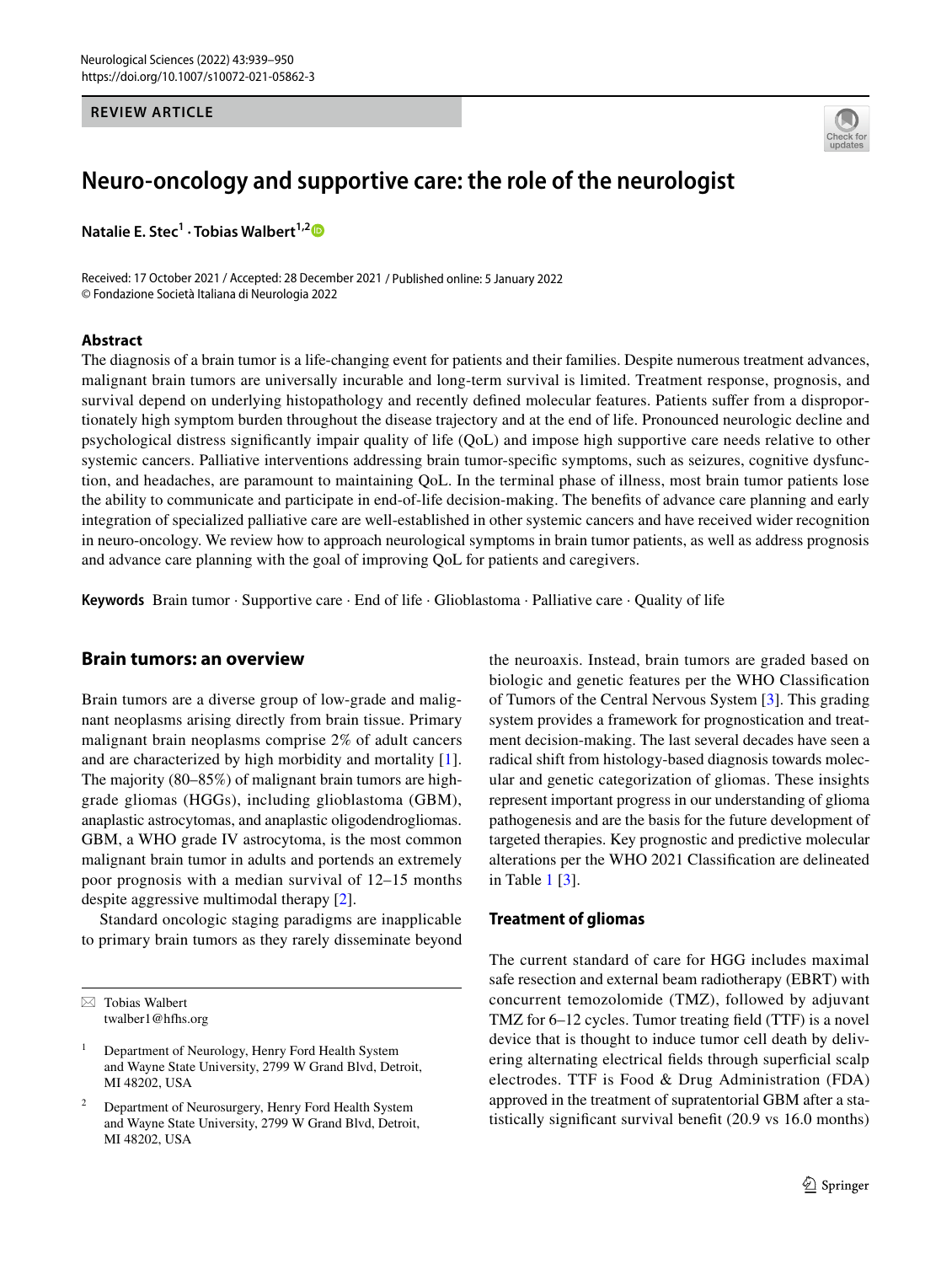<span id="page-2-0"></span>**Table 1** Important molecular markers defne glioma and predict outcomes

**Isocitrate dehydrogenase (IDH) mutation:** IDH is an enzyme in the citric acid cycle that converts isocitrate to alpha-ketoglutarate. In GBM, IDH wild type indicates a spontaneous or de novo lesion. The vast majority of grade IV gliomas are IDH wild type, which portends a poorer prognosis regardless of histology. IDH mutations are strongly associated with younger age and longer survival, independent of tumor grade [[3](#page-9-2)]. Histologically low-grade gliomas with IDH wild type are generally associated with a prognosis that is similar to GBM and require aggressive treatment

**1p/19q codeletion:** In IDH mutant tumors, the presence of a balanced 1p19q translocation defnes the diagnosis of oligodendroglioma. Patients with this codeletion have improved survival and its presence predicts response to both chemotherapy and radiotherapy. Intact 1p19q, or the loss of one chromosomal arm in the presence of a TP53 or ATRX mutation, is diagnostic of astrocytoma. 1p19q codeletion status has eliminated mixed oligoastrocytoma, a problematic diagnosis with frequent inter-observer disagreement, from the revised 2016 WHO classifcation of gliomas [[3](#page-9-2)]

- **H3K27M mutation:** This mutation defnes a new glioma subclass in the 2016 WHO criteria referred to as "difuse midline glioma." These tumors are considered WHO grade IV and classically occur in midline structures including the brainstem, thalamus, and basal ganglia [\[3](#page-9-2)]. Difuse midline gliomas are rare in adults and are associated with younger age, aggressive growth, no proven response to chemotherapy, and overall poor prognosis
- **O6**-**Methylguanine-DNA methyltransferase (MGMT) promotor methylation:** MGMT is a DNA repair enzyme that predicts the response to chemotherapy with alkylating agents such as temozolomide. During tumor development, the *MGMT* gene may be silenced by epigenetic modifcation. Methylated MGMT is inactive, allowing alkylating agents such as temozolomide to exert their mechanistic efects against glioma cells, resulting in improved survival. In contrast, un-methylated and therefore active MGMT confers to chemoresistance by driving cellular repair and counteracting temozolomide-induced DNA alkylation. Accordingly, an un-methylated MGMT promotor is resistant to temozolomide treatment and is associated with a poorer prognosis

was demonstrated in a randomized, un-blinded clinical trial [\[4](#page-9-3)]. TMZ is a generally well-tolerated alkylating agent that is orally administered during EBRT and in the adjuvant setting for fve sequential days in a 28-day cycle. It induces double-stranded DNA breaks and subsequent tumor cell apoptosis. Commonly encountered adverse efects include dose-dependent myelosuppression (especially thrombocytopenia), fatigue (which may be severe and prolonged after radiation), and GI distress (nausea, vomiting, constipation). Tumor progression is unfortunately inevitable for most patients, but clinical trial enrollment, re-irradiation, second-line chemotherapy, and repeated surgical interventions may improve survival and quality of life (QoL) in an overall fatal disease. Management of low-grade gliomas uses a similar treatment approach; however, decision-making is more complex and depends on molecular profling. In the case of metastatic brain disease, both primary and secondary tumor characteristics infuence treatment course, including surgical resection, whole brain radiotherapy (WBRT), stereotactic radiosurgery (SRS), and systemic and intrathecal chemotherapy.

## **Palliative care and symptom management in neuro‑oncology**

Persons with brain tumors experience progressive neurologic decline resulting in disproportionately high symptom burden throughout the disease trajectory, particularly at the end of life [\[5](#page-9-4)]. Caregivers report signifcant physical burden and high levels of psychological distress [\[6](#page-9-5)]. Although many symptoms in central nervous system (CNS) and non-CNS cancers overlap, others are more prevalent in patients experiencing brain tumors, such as seizures, cognitive dysfunction, confusion, headaches, mood disturbances, and fatigue.

The World Health Organization describes palliative care (PC) as a clinical approach that improves the QoL of patients and their families when facing a life-threatening illness, regardless of life expectancy. PC emphasizes the prevention and proactive assessment and treatment of pain and other physical, psychosocial, or spiritual needs. This multidimensional approach has been recommended for chronic and progressive neurological diseases and specifcally for patients with brain tumors [[7,](#page-9-6) [8\]](#page-9-7).

Brain tumors produce localization-related focal deficits that may be exacerbated by intrinsic and treatment-induced peritumoral edema. Headaches, seizures, altered mental status, and cognitive dysfunction are prevalent tumor-centric symptoms that are often multifactorial. While radiation plays an integral role in the treatment and palliation of malignant brain neoplasms, its neurotoxic efects, including tumor pseudoprogression and radiation necrosis, often produce signifcant morbidity. One study involving more than 600 primary brain tumor patients found that 50% of patients reported at least 10 concurrent symptoms, and 40% had at least three symptoms rated as moderate to severe [\[9](#page-9-8)]. Symptoms interfered with general activity, ability to work, or enjoyment of life in at least 25% of patients [[9\]](#page-9-8).

Prospective literature pertaining to symptomatic management, specifcally at the end of life, is sparse. Many neurooncologists do not feel adequately equipped to manage the unique and challenging needs of this patient population beyond the scope of commonly encountered neurological symptoms [[10\]](#page-9-9). Early specialized palliative care referral to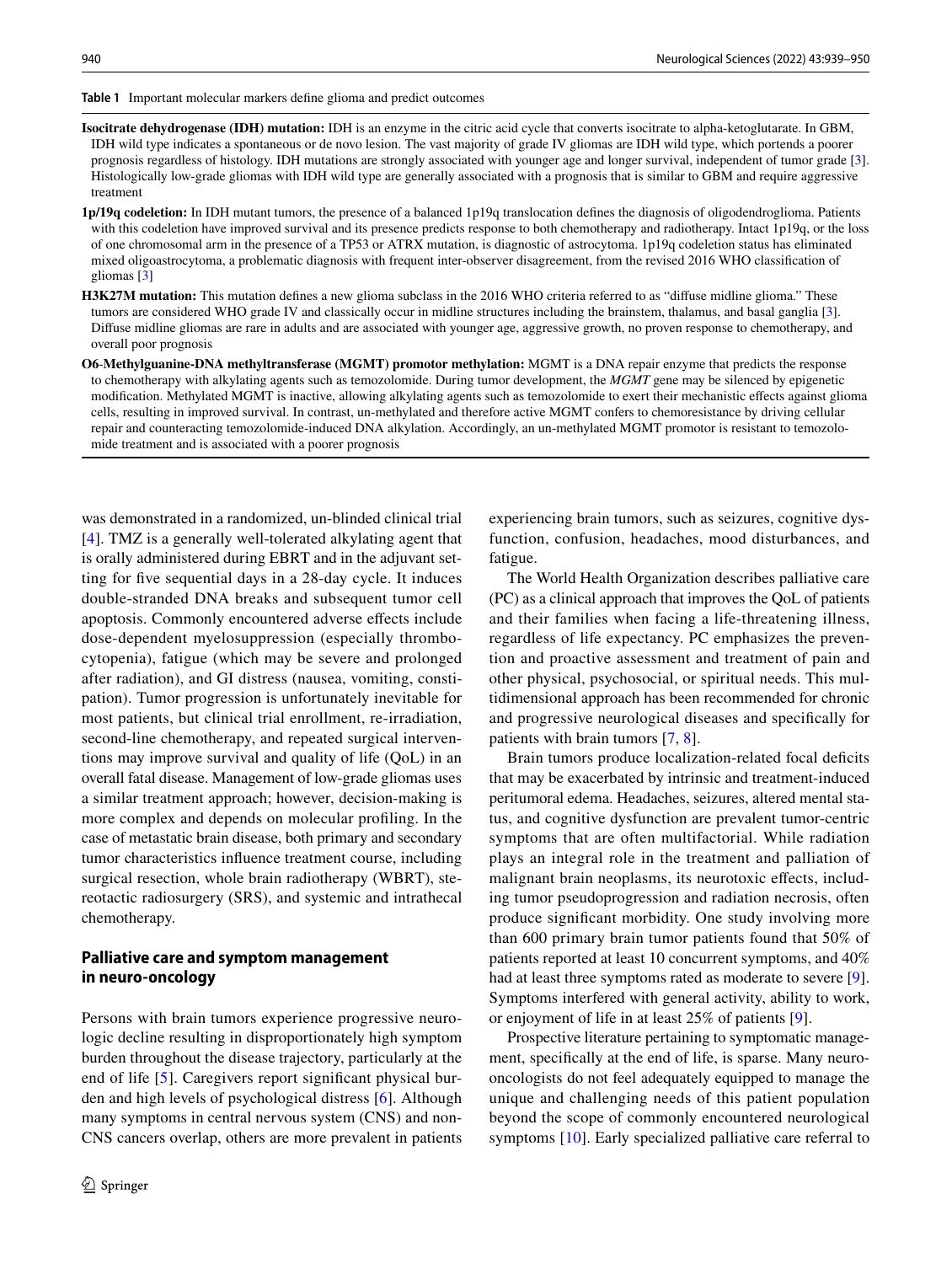address more complex symptomatology and decision-making has been recommended [\[11](#page-9-10)]. However, the majority of neuro-oncologists in a recent survey reported utilizing PC and hospice late in the disease trajectory, after curative and investigative options have been exhausted [[12\]](#page-9-11). This pattern results in decreased exposure to specialized PC in comparison to other solid tumor populations. Patients with brain cancer require a comprehensive approach with a focus on maintaining QOL beyond prolonging survival.

The goal of this chapter is to provide insight on the unique palliative needs of this patient population, as well as optimization of end-of-life symptom management. It will also delineate the role of PC in the context of a multidisciplinary approach to brain cancer and describe the benefts of earlier involvement of PC and advance care planning. Areas of opportunity for continued research and inquiry will be explored.

## **Direct tumor efects and treatment‑induced neurotoxicity**

Mass effect caused by the brain tumor or edema contributes substantially to brain tumor morbidity and mortality. Peritumoral edema can exacerbate focal deficits, headaches, seizures, encephalopathy, and sequelae of increased intracranial pressure. Radiation-induced neurotoxicity is a highly relevant iatrogenic trigger of peritumoral edema and mass efect. "Pseudoprogression" is a common subacute radiotoxic efect that most often presents within the frst 90 days of adjuvant radiotherapy and occurs in up to 25% of patients with GBM [[13](#page-10-0), [14](#page-10-1)]. Spontaneous recovery over weeks to months is expected, and several studies suggest an improved overall survival of brain tumor patients with pseudoprogression when compared to tumor progression [[14\]](#page-10-1).

Radionecrosis refers to the development of a radiationinduced space-occupying necrotic mass lesion. Distinguishing between radionecrosis and disease progression is challenging due to signifcant clinical and radiographic overlap [[15\]](#page-10-2). Both necrotic tissue and tumor recurrence produce focal symptoms secondary to edema and mass efect. Core MRI features, including intravenous contrast enhancement, mass efect, central necrosis, and vasogenic edema, are shared between the two conditions [[15](#page-10-2)]. Treatment with dexamethasone or bevacizumab (as delineated below) provides short-term symptomatic improvement; however, long-term benefits are uncertain [\[16\]](#page-10-3).

Corticosteroids are the mainstay of treatment for symptomatic edema in brain tumor patients. Dexamethasone is often preferred due to its low mineralocorticoid activity, long half-life (more than 36 h), ease of administration, and dampened psychiatric effects [[17](#page-10-4)]. Steroids can result in rapid clinical improvement in patients with acute neurologic symptoms and can be given in large intravenous doses

in this setting. Despite widespread use, high-quality studies addressing various steroid dosing regimens are lacking, and some data favor a more conservative approach as compared with current practice [\[17\]](#page-10-4). While elevated doses are often refexively prescribed with good intention (i.e., dexamethasone 16 mg daily), resultant side effects can paradoxically lead to negative impacts on QoL. Prolonged high-dose corticosteroid use (weeks to months) is associated with adrenal insufficiency (which may exacerbate fatigue and cognitive changes), diabetes requiring insulin therapy, immune suppression and resultant opportunistic infections (oral thrush), gastritis, peptic ulcers and gastrointestinal bleeding, weakness, and myopathy, as well as neuropsychiatric efects [\[9](#page-9-8)]. In addition to deleterious side efects impacting QoL, corticosteroids may negatively infuence overall survival and outcomes [\[18\]](#page-10-5). Generally, minimum corticosteroid dosing with shortest durations required for symptom control is preferred. Alongside appropriate titration based on symptom control and neuroimaging, 4–8 mg of dexamethasone daily usually provides efective symptom management in clinical practice [[16](#page-10-3)].

Bevacizumab is a monoclonal antibody against vascular endothelial growth factor (VEGF) that exhibits potent anti-angiogenic properties. It is approved as a second-line treatment for HGG in several countries. Bevacizumab is particularly effective in treating refractory peritumoral edema, especially in patients for whom tapering or discontinuing steroids is unfeasible. Notable clinical benefts include improvement of tumor-related neurologic symptoms, decreased steroid requirements, and maintenance of perfor-mance status [[16\]](#page-10-3). Radiographic response is often remarkable, with signifcant "pseudo-resolution" of tumor enhancement. Unfortunately, the anti-tumor effects of bevacizumab treatment are short-lived in most patients, and disease progression ensues after several months of use. Although generally well tolerated, side efects including hypertension, intracranial hemorrhage, thromboembolism, posterior reversible encephalopathy syndrome, and impaired wound healing preclude the routine use of bevacizumab in asymptomatic patients [\[19](#page-10-6)].

### **Seizures**

Epileptic seizures are common in patients with brain tumors. Although the exact frequency is unknown, it is suggested that up to 50% of patients experience seizures at some point of their disease [\[20](#page-10-7)]. In 30–50% of patients with brain tumors, seizures may be the first clinical sign of an underlying mass [[21](#page-10-8)]. Focal seizures with impaired awareness are the most common semiology and usually localize to the temporal lobes, whereas intact-awareness focal seizures predominate in frontal, parietal, and occipital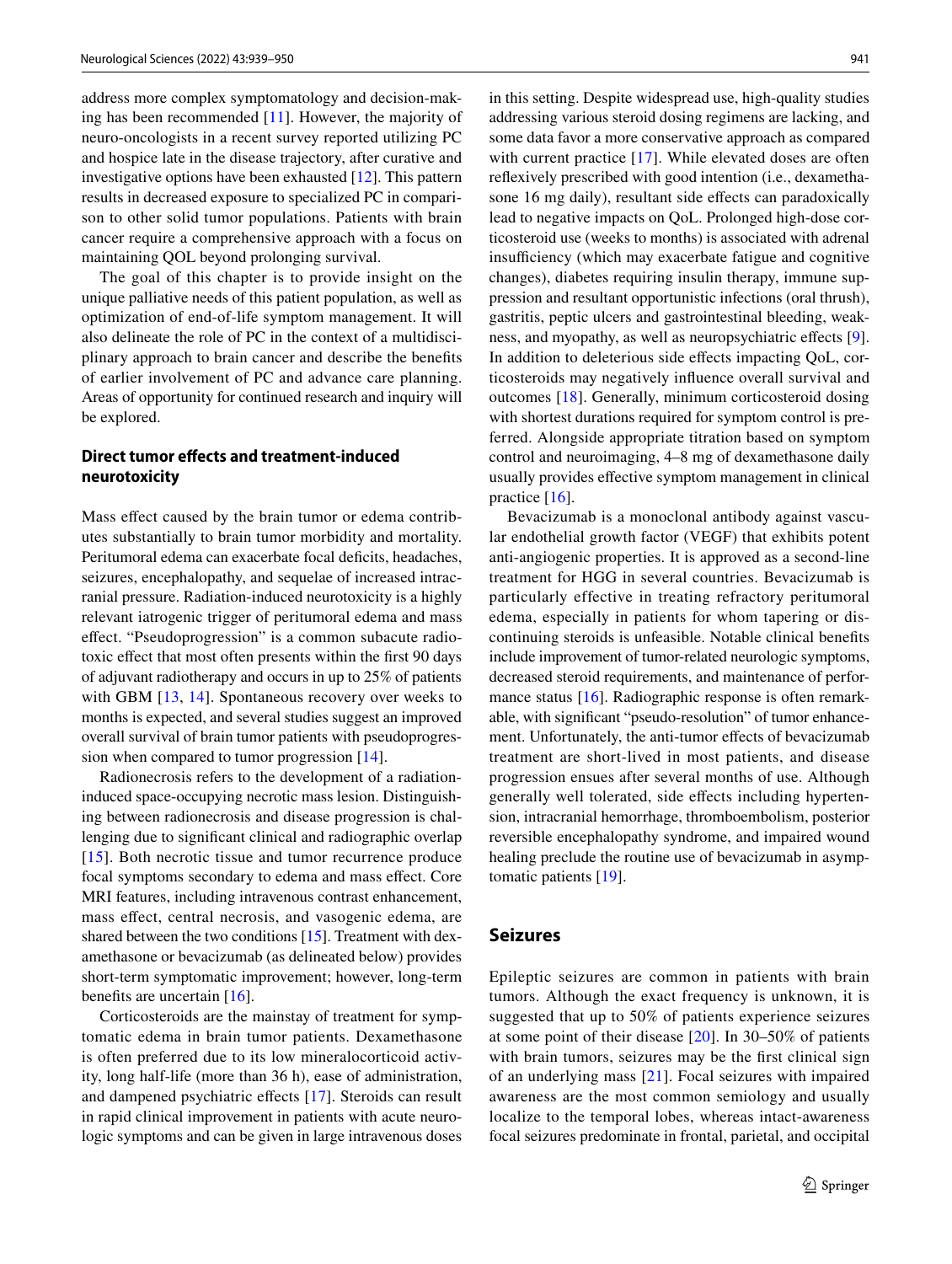lesions [\[22\]](#page-10-9). Secondary generalization is common, and brain tumor patients are at elevated risk of both convulsive and nonconvulsive status epilepticus (NCSE) [\[22\]](#page-10-9). NSCE may masquerade as altered mental status from other causes, such as cognitive dysfunction, fatigue, increased intracranial pressure, hemorrhage, and direct tumor-related effects. Clinical examination alone cannot reliably identify NCSE, and its incidence may therefore be underreported [[23\]](#page-10-10). One study postulates a strongly negative impact of NCSE on survival, making NCSE a potentially critical cause of depressed mental status in brain tumor patients [\[23](#page-10-10)]. Currently, it remains unclear how identifcation and treatment of NCSE may afect outcomes.

Low-grade, IDH1 mutant, WHO grade II, and cortically located tumors (especially in the temporal and parietal lobes) are the most epileptogenic, and up to 100% of patients with low-grade brain tumors develop epilepsy, as compared with GBM (29–49%) and metastatic brain lesions (20–35%) [\[21](#page-10-8)]. Perhaps counterintuitively, early-onset seizures are associated with low-grade pathology and might represent more chronic and indolent underlying structural changes. Well-differentiated glioma cells and IDH-1 mutant cells are thought to produce epileptogenic neurotransmitters or modulators that increase seizure propensity [\[24\]](#page-10-11). Overall, early-onset seizures are associated with low-grade pathology and may therefore imply favorable survival outcomes [\[25](#page-10-12)]. Seizures that are new, reappear, or increase in frequency often signal disease progression and require thorough evaluation.

Seizures are a signifcant source of direct and indirect morbidity. Patients with brain tumors generally experience more frequent and severe side efects from anti-seizure medications, possibly related to polypharmacy, tumor burden, deficits from prior treatment, and radiation therapy [\[26\]](#page-10-13). However, reported adverse effects from anti-seizure medications often pertain to older agents (such as phenytoin, phenobarbital, oxcarbazepine, and carbamazepine), and it is unclear whether a similar degree of morbidity occurs with newer-generation drugs. Seizures are often distressing and impair QoL by evoking fears of tumor recurrence, increasing caregiver burden and anxiety, limiting patient independence, and increasing the frequency of emergency department visits and hospitalizations. Seizure prevalence and refractoriness increase towards death, and a minority (10–15%) of patients with HGG may not develop epilepsy until the terminal phase of illness [\[27](#page-10-14)]. One study suggests that seizures may occur in approximately 30% of brain tumor patients at the end of life and have been strongly associated with non-peaceful death [[28\]](#page-10-15).

The utility of primary seizure prophylaxis in brain tumor patients, both peri-operatively and otherwise, has been a topic of uncertainty in recent decades. Methodological issues have prevented most studies from rendering conclusive high-level evidence, and it remains unclear whether primary seizure prophylaxis is benefcial [\[29\]](#page-10-16). Despite these fndings, a recent survey including 144 practicing neurosurgeons found that 63% of respondents reported regularly prescribing empiric postoperative anti-seizure medications in seizure-naïve patients with supratentorial brain tumors [[30\]](#page-10-17). The American Academy of Neurology seizure guidelines were recently updated by the Society of Neuro-Oncology and the European Association of Neuro-Oncology and explicitly do not support the prophylactic use of anti-seizure medications in these settings [[29\]](#page-10-16). This systemic literature review conducted in 2021 identifed level A evidence against the use of anti-seizure medications to reduce the risk of seizures in brain tumor patients and concluded that there is overall insufficient evidence to recommend prophylactic peri- or postoperative anti-epileptic drug (AED) treatment [[29\]](#page-10-16).

In the event of a single seizure, long-term AED treatment is generally justifed and should be considered. No randomized trials have established specifc AED superiority. Patient characteristics, seizure type, tolerability, and drug interaction potential should guide AED selection. Generally, lowest effective doses should be given in an effort to minimize toxicity. Cytochrome P450 (CYP450) inducers including phenobarbital, phenytoin, primidone, carbamazepine, and oxcarbazepine may alter the metabolism and efficacy of commonly used chemotherapeutics as well as dexamethasone. Therefore, these older agents are usually avoided unless absolutely necessary. Valproic acid is a known histone deacetylase inhibitor with purported intrinsic antineoplastic properties [[26\]](#page-10-13). Based on the most recent updated seizure guidelines, the use of valproic acid as an antineoplastic agent is not recommended [\[29](#page-10-16)].

Newer-generation anti-seizure medications including levetiracetam, zonisamide, and lacosamide are renally excreted and do not afect CYP450 metabolism. Their superior side efect profles make them top choices for seizure management in brain tumors. Levetiracetam is frequently used due to its established efectiveness, tolerability, low pricing, and relative ease of dosing [\[31\]](#page-10-18). Neuropsychiatric disturbance is an important side efect that may be exacerbated by concomitant steroid use. Brivaracetam is an analogue of levetiracetam that is FDA approved for adjunctive use in focal seizures. In a retrospective study involving 33 patients with brain tumors, brivaracetam induced seizure freedom in 60.6% of patients, with greater than 50% reduction in seizure frequency in 18% [[32\]](#page-10-19). Adverse efects including agitation, anxiety, fatigue, and vertigo occurred in approximately 20% of patients [\[32](#page-10-19)]. Brivaracetam is a potentially safe and efective option in brain tumor-related epilepsy pending further trials; however, cost and regional availability may limit widespread use [[32\]](#page-10-19). Perampanel is a non-competitive ionotropic glutamate receptor antagonist that has demonstrated good tolerability and clinically signifcant seizure reduction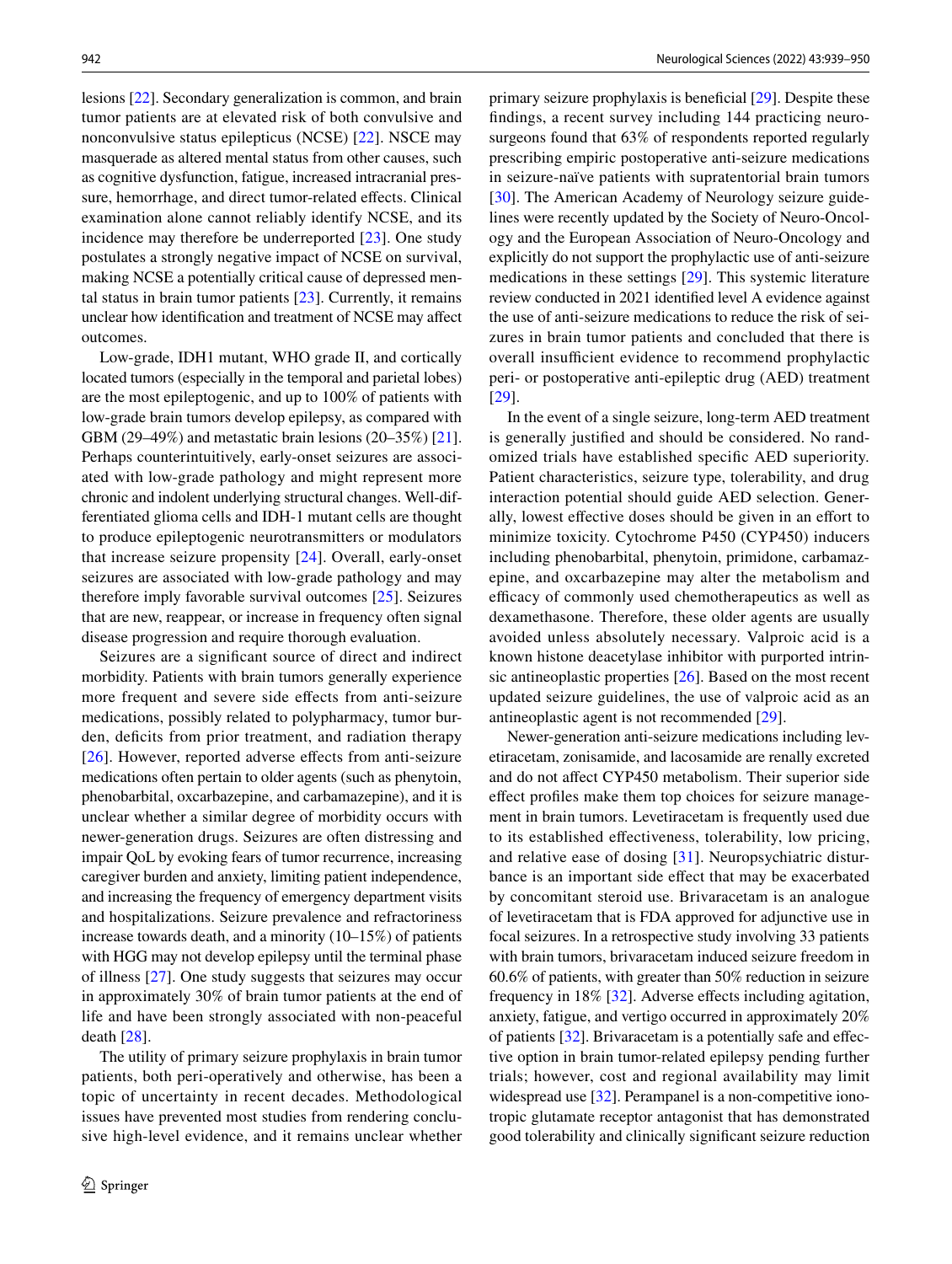in patients with brain tumor-related epilepsy and may also be a viable treatment option in this setting [\[33](#page-10-20)].

Brain tumor-related epilepsy is pharmaco-resistant in up to 30% of patients but can improve with tumor-directed therapies including surgical resection, radiotherapy, and chemotherapy [[25\]](#page-10-12). Although high-quality studies are lacking, the prevalence of refractory seizures at the end of life may approach 30% [\[7](#page-9-6)]. Patients with a history of tumorinduced epilepsy have the highest risk of developing seizures in the end-of-life stage, which may cause signifcant distress for caregivers. Dysphagia and altered mental status in this setting may make AED optimization challenging; however, anti-seizure medications should be continued if possible. Other routes, including intranasal, sublingual, buccal, rectal, subcutaneous, or intravenous, can be incorporated. Agents with comparable efficacy include intranasal midazolam, buccal lorazepam, rectal diazepam, and lorazepam oral concentrates [[34](#page-10-21)]. In a small prospective study with 25 glioma patients, prophylactic buccal clonazepam and abortive treatment with intranasal midazolam were found to be feasible, efective, and well received by caregivers in the treatment of brain tumor-related seizures in the home setting [\[35](#page-10-22)].

### **Headaches and pain**

Headaches are experienced by 30–70% of patients with brain tumors and are the most common source of pain in this patient group  $[36]$  $[36]$ . Only a small minority  $(2-8%)$ of patients experience isolated headaches as a frst clinical manifestation of a brain tumor, while most headaches occur in conjunction with other neurologic symptoms [[37,](#page-10-24) [38](#page-10-25)]. Patients with a history of headaches are more likely to experience headaches in the context of brain cancer. In these cases, brain tumor-related headaches are comparable in character but are often more severe than prior headaches [\[36](#page-10-23)]. Brain tumor-related headaches are generally described as tension-type and nonspecifcally localized, while migrainous headaches are less common [[39](#page-10-26)[–41\]](#page-10-27). "Classic" brain tumor-type headaches, described as "worse in the morning," aggravated by Valsalva-like maneuvers, and associated with nausea or vomiting, occur in a minority (17%) of patients [[40](#page-10-28)]. Ophthalmoscopic evaluation may be of benefit to evaluate for papilledema in this context. The site of pain correlates with tumor location in only 30% of all patients and is therefore of limited diagnostic utility [[42\]](#page-10-29). Generally, supratentorial tumors are associated with vertex and bifrontal pain, whereas occipital pain more reliably accompanies infratentorial tumors [[39,](#page-10-26) [40\]](#page-10-28).

The brain parenchyma itself is devoid of pain receptors. Expanding tumor tissue and peritumoral edema produce pain via traction on richly innervated surrounding structures such as dura, dural, and meningeal vessels, venous sinuses, and cranial periosteum [\[43](#page-11-0)]. Direct compression of exiting cranial nerves, such as occipital nerve compression in craniomedullary junction tumors, has also resulted in similar headaches [[38,](#page-10-25) [43](#page-11-0)]. In patients with preoperative headaches, neurogenic infammation and central sensitization may result in headache persistence following surgical debulking [\[43\]](#page-11-0).

Post-craniotomy headaches (PCHs) occur in over twothirds of patients and are among the most frequently encountered adverse events after craniotomy [\[44\]](#page-11-1). The International Headache Society diagnostic criteria for acute and chronic post-craniotomy headache are delineated in Table [2](#page-5-0) [[45](#page-11-2)]. Direct soft tissue trauma, nerve injury, meningeal irritation, neuroma formation, dural muscle adherence, and aberrant nerve regeneration are the leading hypotheses [[44\]](#page-11-1). Longer neurosurgical duration  $(>4 h)$  and suboccipital approach have been reported to increase the risk of post-craniotomy pain [[46](#page-11-3)]. PCHs are typically described to have tensiontype character combined with localized surgical site pain [[47\]](#page-11-4). Other manifestations include focal lancinating pain or dysesthesias as well as occipital neuralgiform features [\[36](#page-10-23)]. Acute PCH is moderate to severe in up to 80% of patients, and approximately 50% will develop chronic PCH as defned by pain persisting beyond 3 months [[48\]](#page-11-5). Incapacitating pain (22%), negative impact on mood (15%), and interference with daily activities (29–60%) are also reported among postcraniotomy patients [[44](#page-11-1)]. Unfortunately, post-craniotomy pain is often undertreated, and optimal management has not been established. Preoperative diclofenac was associated

<span id="page-5-0"></span>**Table 2** Diagnostic criteria for post-craniotomy headache according to the International Headache Society\*

| Description: | Headache directly caused by surgical craniotomy                                                                                                                                                          |
|--------------|----------------------------------------------------------------------------------------------------------------------------------------------------------------------------------------------------------|
| A            | Surgical craniotomy has been performed, not in the context of traumatic head injury                                                                                                                      |
| B            | Headache starts within 7 days of craniotomy, regaining consciousness following craniotomy, or discontinuation<br>of medication(s) impairing the ability to sense or report headache following craniotomy |
| C            | Acute: Headache resolves within 3 months after its onset, or less than 3 months have passed since headache onset                                                                                         |
|              | Chronic: Headache for more than 3 months' duration                                                                                                                                                       |
| D            | Other secondary headache disorders (e.g., cervicogenic headache, CSF leak, hydrocephalus, intracranial hemor-<br>rhage) have been excluded                                                               |
|              |                                                                                                                                                                                                          |

**\*** Adapted from the International Headache Society Diagnostic Criteria for post-craniotomy headache[[56](#page-11-6)]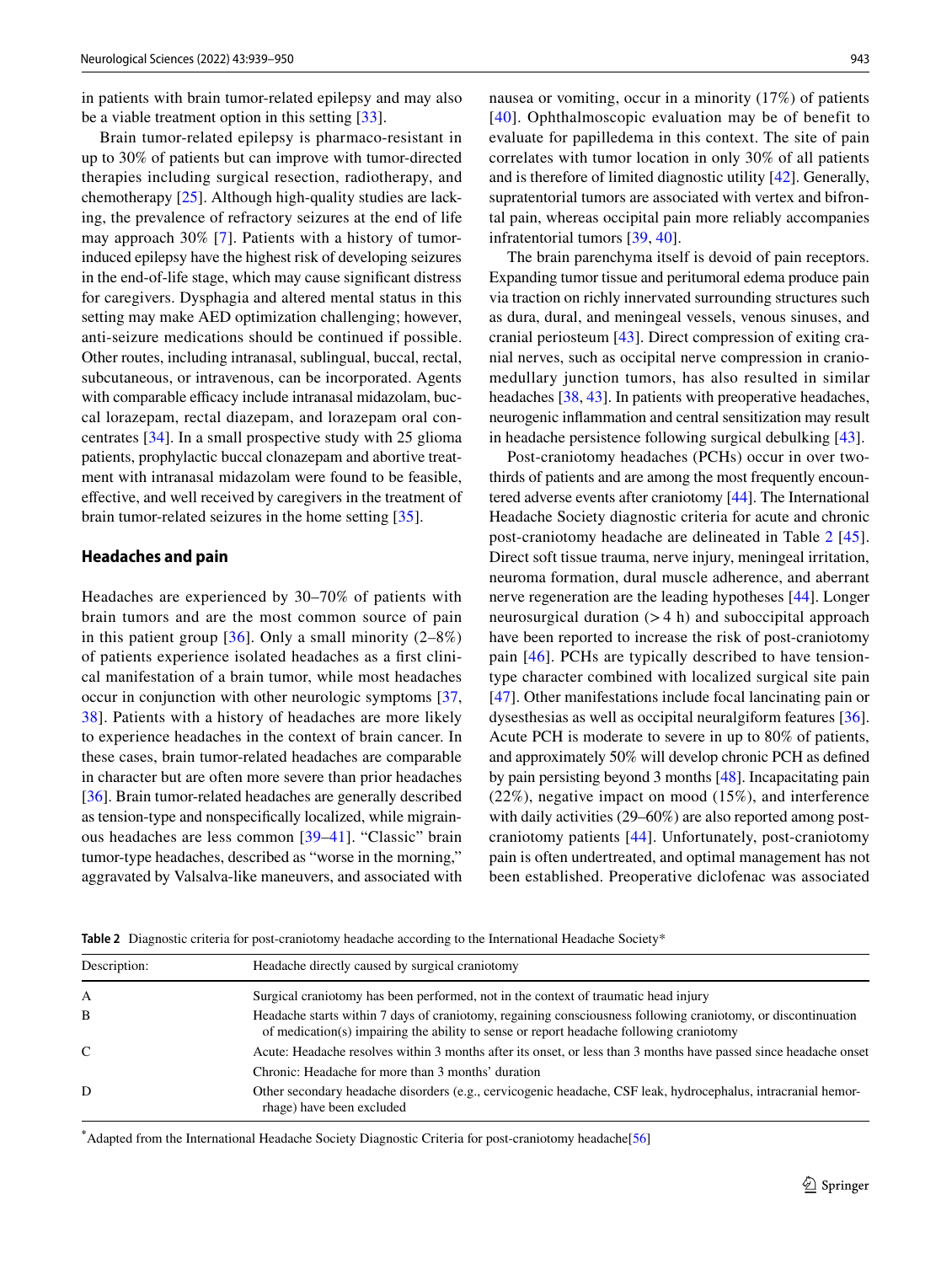with decreased headache intensity following infratentorial surgery in one randomized, blinded, single-center trial [\[49\]](#page-11-7). Other interventions, including occipital nerve blocks, duloxetine, gabapentin, and tizanidine, are often helpful. Physical therapy, locally applied heat or ice, massage, biobehavioral interventions, and botulinum toxin are potentially viable non-pharmacologic adjuncts [[50](#page-11-8)]. Secondary causes of PCH, such as cerebrospinal fuid leak, hydrocephalus, hemorrhage, and meningoencephalitis, also need to be considered.

Headache management in patients with brain tumors depends on severity, underlying mechanism, and overall performance status. Tumor- and treatment-induced edema, not tumor size, has been correlated with headache severity and demonstrates excellent steroid responsiveness [\[36,](#page-10-23) [51](#page-11-9)]. If feasible, corticosteroids should be avoided in the late afternoon as they may cause insomnia. Sleep disturbance is common and may exacerbate other QoL-defning symptoms such as fatigue, and mood disorders. Adjunctive bevacizumab can be considered in patients with extensive cerebral edema refractory to corticosteroids [\[36](#page-10-23)].

In the absence of increased intracranial pressure, treatment of corticosteroid-refractory headaches follows conventional guidelines, with a few exceptions. Non-steroidal anti-infammatory drugs (NSAIDs) and acetaminophen are frst-line agents for mild headaches. Opioid combinations such as hydrocodone or oxycodone with nonopioid analgesics are often needed to treat moderate headaches, while more severe headaches may warrant higher potency opiates such as morphine or hydromorphone. Tramadol is a weak opioid that is contraindicated in patients with brain tumor-related epilepsy due to its propensity to lower the seizure threshold. Post-marketing surveillance has shown that most seizure events occur with tramadol doses above 200 mg (dosage in clinical practice usually ranges from 50 to 100 mg) and in younger patients (occurring rarely in patients above the age of 59) [[52](#page-11-10), [53\]](#page-11-11). Therefore, tramadol may be used with caution in brain tumor patients in the appropriate clinical context. Meperidine also lowers seizure threshold and is strictly contraindicated. Opiate use may decrease QoL due to their addictive potential and adverse efects. Common side efects include constipation, nausea and vomiting, sedation, delirium, and withdrawal symptoms in the event of dependency. In the setting of chronic opioid use, combined long-acting and short-acting opioids exhibit incomplete cross-tolerance resulting in a reduction of total opiate dosage, increased opiate efficacy, and decreased adverse opiate efects [\[53](#page-11-11)]. Consultation with a PC team or pain service is encouraged.

Patients requiring frequent use of abortive medications (more than four times weekly) may beneft from preventive therapy. Commonly used agents include topiramate and tricyclic antidepressants such as nortriptyline and amitriptyline. One study observed that patients on betablockers for other indications had lower frequency and intensity of brain tumor-related headaches [\[39](#page-10-26)]. It is important to consider potential known side efects of prophylactic headache medications such as neurocognitive impairment and weight loss with topiramate. Treatment with gabapentin or tricyclic antidepressants may result in lethargy, weight gain, and delirium. No studies have concluded superiority of any abortive or preventive agent specifcally for this indication, and more research on this topic is needed.

Headaches have both physical and emotional implications on brain tumor patients. One study found that recurrent headaches served as a frequent reminder of life-threatening illness, resulting in anxiety and difficulty maintaining a positive outlook [[54\]](#page-11-12). This demonstrates the complex interplay of commonly experienced symptoms in brain tumor patients, including headaches, mood disorders, sleep disturbances, and fatigue.

#### **Cognitive dysfunction**

Most patients with brain tumors exhibit some degree of cognitive impairment throughout their disease course [\[55](#page-11-13)]. Due to advanced age or tumor-induced changes, the majority  $(>90\%)$  of patients show cognitive deficits prior to treatment [\[56\]](#page-11-6). HGG has been associated with a greater degree of impairment regardless of implemented treatments [\[57](#page-11-14)]. Frequently affected domains include memory, attention, and executive functioning; however, the severity and pattern of symptoms vary considerably [[58\]](#page-11-15). Given its multifactorial nature, brain tumor-related neurocognitive impairment is often impractical to approach as an isolated clinical syndrome. Mass efect, tumor location, seizures, comorbid psychiatric conditions, fatigue, insomnia, and pharmacologic effects are plausible contributors. The negative impacts caused by neurotoxic efects of local and systemic anti-cancer therapies are gaining more attention in the feld of oncology and are important considerations in the brain tumor population.

Radiation-induced neurotoxicity occurs in 50–90% of brain tumor patients and is a frequent source of apprehension and distress [\[56,](#page-11-6) [59\]](#page-11-16). Efects are often debilitating and occur in the acute (during radiation), early-delayed (4–8 weeks), and chronic phase (months to years) of radiation treatment. Acute toxicity is transient and might present with headaches, nausea and vomiting, seizures, fever, somnolence, encepha-lopathy, and worsening of pre-existing focal deficits [[60](#page-11-17)]. Symptoms are usually briskly responsive to corticosteroids and a full recovery is expected in most patients. Somnolence syndrome is a debilitating subacute toxic encephalopathy characterized by pervasive lethargy and mental clouding. Steroids may hasten recovery or prevent severe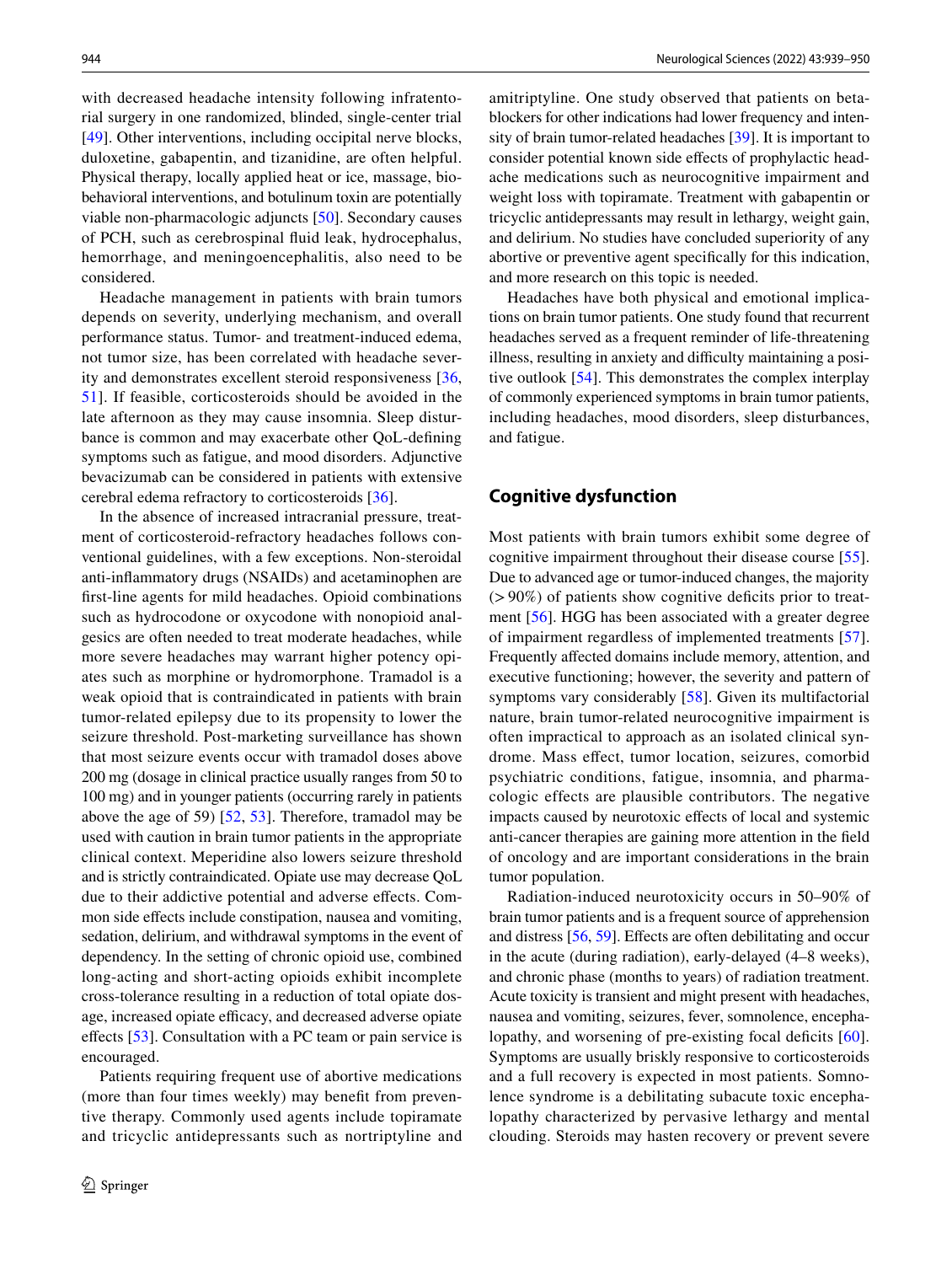presentations. Difuse cerebral injury is a late radiationinduced neurotoxic sequelae that can occur months to years following brain irradiation. It usually manifests in patients following radiation to low-grade neoplasms due to longer overall survival. Possible clinical features include progressive dementia, gait disturbance, apraxia, and urinary incontinence [[13](#page-10-0)]. While the precise mechanisms causing these symptoms are unknown, direct injury to the hippocampus and to pluripotent neural stem cells (NSCs) have been implicated [[61\]](#page-11-18). Radiation techniques aimed at improving neurocognitive outcomes, such as WBRT with hippocampal sparing, are more relevant in metastatic brain disease and have resulted in better preserved neurocognitive function [\[62,](#page-11-19) [63](#page-11-20)].

There is limited high-quality evidence to guide treat-ment of cognitive complaints in brain tumor patients [\[56](#page-11-6)]. Memantine has been shown to delay and reduce the degree of cognitive dysfunction over time when used preventatively with WBRT or hippocampal-sparing WBRT in brain metastases [\[62\]](#page-11-19). Donepezil, a reversible acetylcholinesterase inhibitor, may provide modest improvement in several cognitive domains [[64\]](#page-11-21). Occupational interventions such as cognitive rehabilitation have been used to improve daily functioning by developing compensatory strategies and skills [[56](#page-11-6)]. Although optimal timing has not been established, proactive cognitive training soon after craniotomy is thought to be most efective at preventing adverse treatment-induced cognitive outcomes [\[56](#page-11-6)]. Cognitive dysfunction may be irreversible, and even minor deficits can affect health-related QoL and functional independence. In one survey involving 226 patients with terminal illness, 88% of respondents stated that they would rather decline some aspects of treatment if the outcome was prolonged survival but associated with significant cognitive impairment [\[65\]](#page-11-22). Impaired cognition threatens individual autonomy by afecting decision-making capacity. Furthermore, rapid cognitive deterioration in the fnal weeks of life precludes participation in end-of-life decision-making, thus emphasizing the importance of early advance care planning.

## **The role of palliative care in brain tumor patients**

Specialized PC in patients with advanced systemic cancer, particularly early in the disease course during active oncology treatment, has demonstrated positive impacts on QoL and survival. In a single-center, non-blinded randomized trial involving patients with metastatic lung cancer, early and structured PC, parallel to ongoing oncological treatment, resulted in signifcantly improved QoL and symptom burden of cancer patients [[66](#page-11-23)]. The early involvement of specialized PC during active cancer treatment is now part of the American Society of Clinical Oncology guidelines [[67\]](#page-11-24). Introducing PC early in the disease course serves to build therapeutic relationships and trust between patients, caregivers, and the PC team. Efective PC is navigated by the unique and personal treatment goals of each patient and should involve the development of an early advance care plan that is congruent with the patient's wishes. These discussions should take place while the patient is able to actively engage in treatment decision-making. Neuropalliative care addresses specifc neurological issues in diseases with high symptom burdens, such as ALS, movement disorders, and brain tumors [\[7](#page-9-6), [68\]](#page-11-25). In an online survey of PC and neurology providers throughout Europe, collaboration between brain tumor services and PC in the form of joint meetings, clinic visits, and telephone encounters were found to positively impact QoL, functional status, complex decision-making, and end-of-life care as compared with other neurology subspecialty services that were lacking such collaboration [\[69\]](#page-11-26). Unfortunately, when and how to introduce neuropalliative care is currently not as clear, and this uncertainty likely contributes to the current state of PC underutilization in neuro-oncology [[70](#page-11-27)].

A 2016 survey of neuro-oncology providers in the USA showed that early PC referrals remain rare. In this study, only 14% of patients with HGG were referred to PC at the time of diagnosis, while almost two-thirds of providers referred patients only at the onset of symptoms requiring palliation [[10\]](#page-9-9). In the same survey, only one-third of providers felt comfortable addressing end-of-life issues [[10](#page-9-9)]. Another study demonstrated hospice underutilization in the brain tumor population, with only 63% of patients enrolled in hospice, 20% of whom were enrolled in their last week of life [[71](#page-11-28)]. Delayed hospice enrolment is a disservice to patients and their families as it results in suboptimal utilization of specialized end-of-life care. These fndings indicate a need for more specifc training in end-of-life management and resources on the value of specialized neuropalliative care for patients and their families.

#### **Advance care planning**

Patients with HGG have a high symptom burden throughout their disease trajectory, especially during the terminal phase of illness [[5](#page-9-4)]. Numerous multifactorial and interrelated symptoms defne QoL, including focal weakness, cognitive disturbances, drowsiness, seizures, and the inability to communicate. In contrast with other systemic cancers, brain tumor patients are often referred to PC and hospice later in their disease course, resulting in suboptimal symptom control and prolonged sufering [[12,](#page-9-11) [71\]](#page-11-28).

Rapid cognitive deterioration several weeks prior to death often precludes efective participation in end-of-life decision-making [[72](#page-11-29)]. Therefore, the concept of advance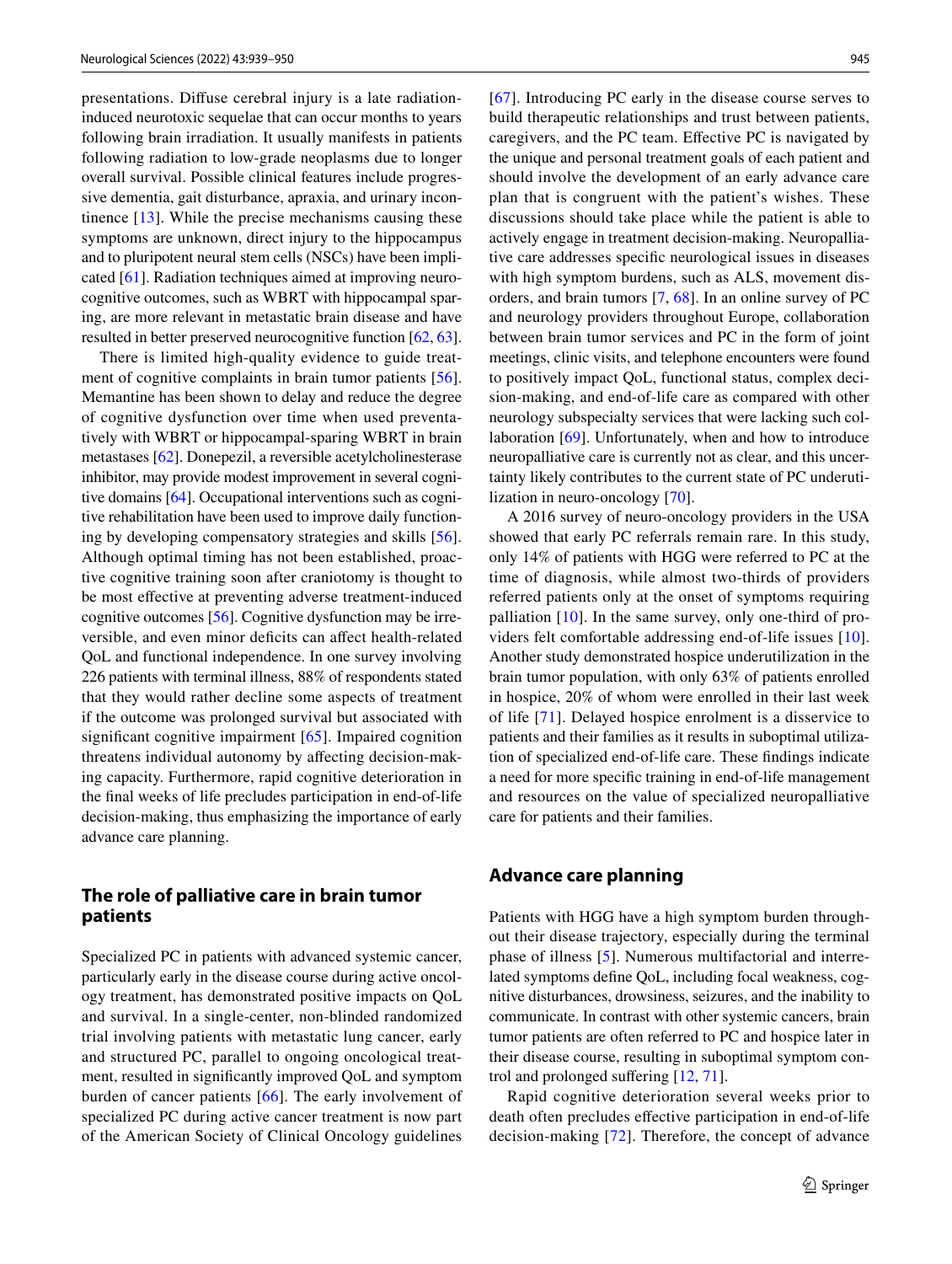care planning and hospice should be approached early in the disease trajectory [\[11](#page-9-10)]. While the timing of advance care planning in HGG patients has been understudied, it is generally recognized that earlier conversations, while the patient has a higher likelihood of active participation and decision-making, are beneficial [[73](#page-12-0)]. Ideally, the patient should have an opportunity to convey their personal wishes while legal capacity remains intact. Advance care planning should be approached as an ongoing process rather than a one-time conversation. When approaching end-of-life discussions, important topics include the assignment of a healthcare power of attorney and open-ended exploration of values, treatment goals, and end-of-life care [\[73](#page-12-0)]. Effective conversations strike a balance between emphasizing the futility of brain cancer while maintaining the hope of healing, comfort, and peace. The focus should be on fnding joy in the remaining time rather than focusing on survival.

In addition to preserving patient autonomy and dignity, advance directives alleviate caregiver burden by diminishing sentiments of uncertainty, guilt, or overwhelming responsibility regarding a patient's end-of-life care. Documented benefts of advance care planning include reduced unwanted and unnecessary treatments, reduced length of stay, reduced number of hospitalizations, and decreased decisional confict among caregivers in critically ill patients [\[74](#page-12-1)]. For many patients, preserving dignity is a crucial goal when considering the end-of-life phase, and families often beneft from hearing explicitly expressed wishes and considerations [\[75](#page-12-2), [76](#page-12-3)]. During the transition to end-of-life and hospice care, an important motivator for involved caregivers includes the hope that their loved one can experience a dignifed death according to his or her wishes [[77](#page-12-4)]. In the case of preserved cognitive and communicative capacity at the end of life, patients who had detailed discussions regarding end-of-life wishes with designated caregivers were perceived to die with dignity more often than those without this opportunity [[75\]](#page-12-2). Advance care planning should therefore include specifc conversations about end-of-life care. In a meta-analysis examining the components of efective advance care planning conversations in multiple sclerosis, several factors were found to impact patient perception, participation, and discussion outcomes [\[78\]](#page-12-5). Cumulative losses in cognition or functional status throughout the disease resulted in patients redefning themselves as individuals with a terminal illness [[78\]](#page-12-5). Patients thus became more likely to achieve self-acceptance and recognize the value of advance care planning. One other study found that inconsistencies in information, attitudes, and skills among healthcare providers resulted in mistrust, uncertainty regarding prognosis, and impaired PC delivery among patients with chronic neurologic diseases [[79\]](#page-12-6). Further research exploring the applicability and limitations of these fndings in brain tumor patients is indicated.

The problem of late referral to PC and hospice is further potentiated by provider discomfort and perceived unpreparedness to lead efective goals-of-care discussions. In a survey involving 552 practicing neuro-oncologists, one-third of respondents were concerned that end-of-life discussions may have negative consequences on their patients' emotional well-being [\[10](#page-9-9), [80\]](#page-12-7). However, patient-centered studies show that most patients prefer detailed information about their disease, especially pertaining to anticipated end-of-life symptoms and realistic survival [[80,](#page-12-7) [81\]](#page-12-8). As such, there remains a signifcant discrepancy between optimal and current endof-life transitions for patients with brain tumors.

## **Psychosocial support**

Psychosocial support has been shown to be important for brain tumor patients and their caregivers alike. Providing care to patients with HGG is challenging. Patients and their families face issues beyond those directly related to neurological symptoms. Additional stressors include signifcant fnancial burden resulting from the cost of care and an inability to work [[82](#page-12-9)]. Generally, a high level of distress and burnout among brain tumor caregivers is common and often rated higher when compared to other systemic cancers [\[83](#page-12-10)]. Neurologic declines, especially in the form of cognitive dysfunction, communication difficulty, mood disturbances, and personality changes, are highly distressing and decrease caregiver well-being [[84\]](#page-12-11). These changes are often present prior to formal diagnosis and have a lasting impact on interpersonal relationships with family and caregivers. The loss of decision-making capacity and ability to participate in care place increasing responsibility on caregivers as the disease progresses [\[85\]](#page-12-12). Taking care of the caregiver and providing them with structured support and guidance in clinical practice not only have the potential to improve caregivers' feelings of mastery and control but also have been shown to be predictive of brain tumor patient survival [\[86](#page-12-13)]. Therefore, it is important to provide patients and caregivers with a concrete plan of care [\[83\]](#page-12-10). Patients and caregivers often seek detailed information, which should be provided in a stepwise fashion starting at diagnosis, followed by preparing patients and caregivers for future transitions of care as well as end-of-life planning [\[11\]](#page-9-10). Hospice enrollment has been shown to increase caregiver satisfaction in the end-oflife phase of brain tumor patients [\[87](#page-12-14)]. Several studies show that patients and their caregivers experience reduced anxiety when receiving tailored information about diagnosis, prognosis, treatment options, recurrence, and end-of-life care, all of which collectively diminish the psychosocial impact of the disease [[11,](#page-9-10) [85](#page-12-12), [87](#page-12-14)]. A recently developed framework to address patient and caregiver supportive care needs includes coordination of care, repeated needs assessment, staged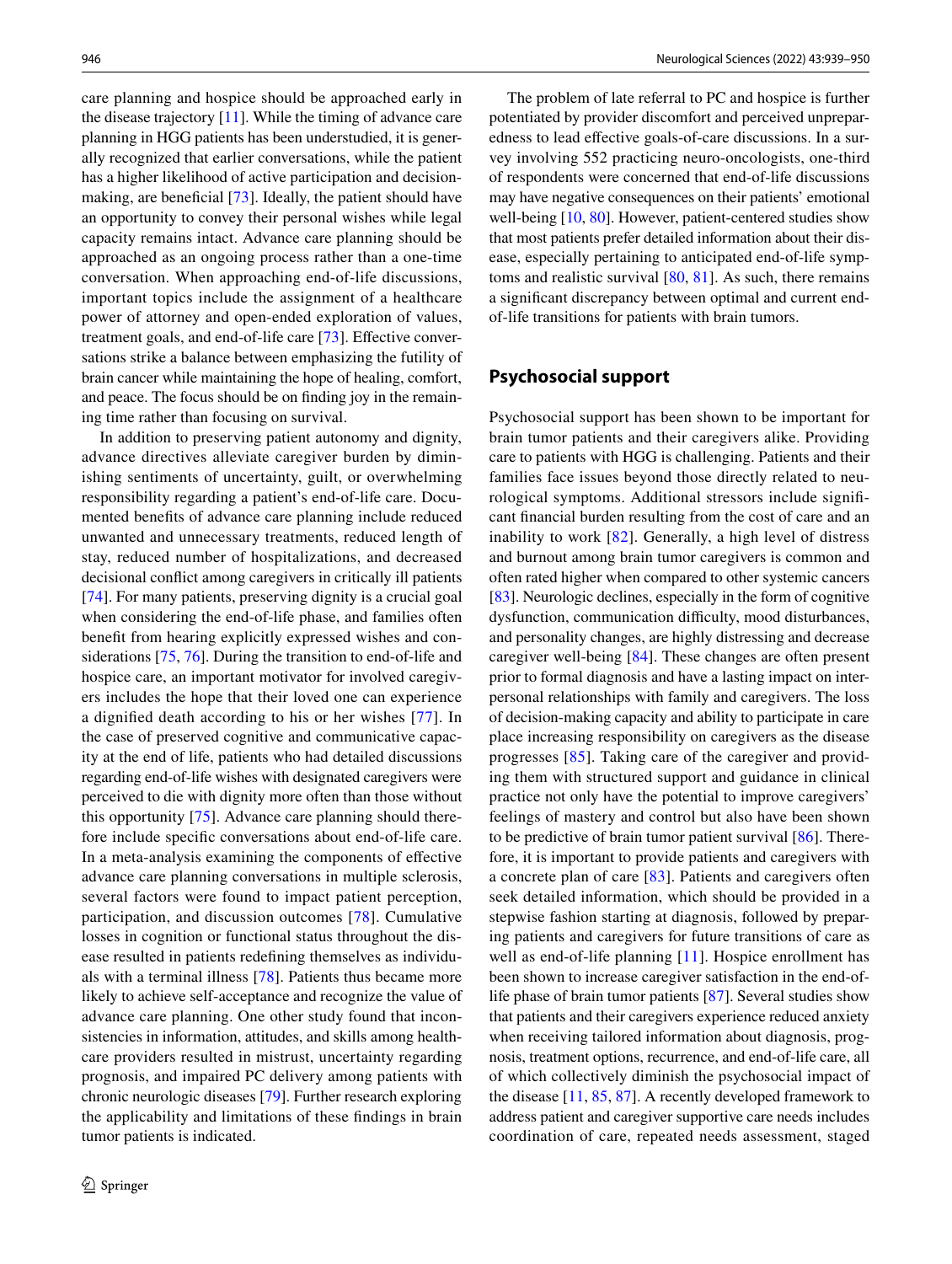information based on symptom and tumor progression, and referrals to behavioral health and PC as needed [\[11](#page-9-10)]. Regularly scheduled assessments of patient and family caregiver needs should not only focus on physical symptoms but also include assessments of psychosocial status.

## **Conclusion**

Brain tumor patients face an almost invariably futile disease with a limited prognosis and high symptom burden, particularly at the end of life. Identifying and controlling symptoms early in the disease course is paramount to maintaining QoL of patients and their families. Symptoms require frequent assessment and proactive management throughout all stages of illness. Distressing symptoms such as seizures and headaches are common and often multifactorial. Studies pertaining to symptom control in brain tumors are scarce and therapeutic approaches are often based on other cancer types or general neurologic treatment paradigms. Future studies are indicated to address brain tumor-specifc issues. Brain tumor patients are at elevated risk of impaired medical decision-making early in the disease course, and they often lose their ability to communicate at the end of life. Advance care planning conversations should be initiated early in the disease process by the treating physician. The beneft of early PC has been clearly established in systemic cancers; however, its role in brain cancer patients remains less defned and continues to be understudied. Physician training, patient factors, and the lack of empiric PC frameworks may contribute to the continued underutilization of specialized PC and hospice services. A holistic and multidisciplinary approach with early involvement of specialized PC may aid in optimizing QoL in this population.

**Funding** This study was supported by the Department of Neurosurgery and the Hermelin Brain Tumor Center, Henry Ford Health System.

**Availability of data and material** Not applicable.

**Code availability** Not applicable.

#### **Declarations**

**Conflict of interest** The authors declare no competing interests.

**Ethical approval** None required.

## **References**

<span id="page-9-0"></span>1. Ostrom QT, Patil N, Cioffi G, Waite K, Kruchko C (2017) Barnholtz-Sloan JS (2020) CBTRUS statistical report: primary

brain and other central nervous system tumors diagnosed in the United States in 2013-2017. Neuro Oncol 22:iv1–iv96. [https://](https://doi.org/10.1093/neuonc/noaa200) [doi.org/10.1093/neuonc/noaa200](https://doi.org/10.1093/neuonc/noaa200)

- <span id="page-9-1"></span>2. Poon MTC, Sudlow CLM, Figueroa JD, Brennan PM (2020) Longer-term  $(\geq)$  = 2 years) survival in patients with glioblastoma in population-based studies pre- and post-2005: a systematic review and meta-analysis. Sci Rep 10:11622. [https://doi.](https://doi.org/10.1038/s41598-020-68011-4) [org/10.1038/s41598-020-68011-4](https://doi.org/10.1038/s41598-020-68011-4)
- <span id="page-9-2"></span>3. Louis DN, Perry A, Wesseling P, Brat DJ, Cree IA, Figarella-Branger D, Hawkins C, Ng HK, Pfister SM, Reifenberger G, Soffietti R, von Deimling A, Ellison DW (2021) The 2021 WHO classifcation of tumors of the central nervous system: a summary. Neuro Oncol 23:1231–1251. [https://doi.org/10.1093/](https://doi.org/10.1093/neuonc/noab106) [neuonc/noab106](https://doi.org/10.1093/neuonc/noab106)
- <span id="page-9-3"></span>4. Stupp R, Taillibert S, Kanner A, Read W, Steinberg D, Lhermitte B, Toms S, Idbaih A, Ahluwalia MS, Fink K, Di Meco F, Lieberman F, Zhu JJ, Stragliotto G, Tran D, Brem S, Hottinger A, Kirson ED, Lavy-Shahaf G, Weinberg U, Kim CY, Paek SH, Nicholas G, Bruna J, Hirte H, Weller M, Palti Y, Hegi ME, Ram Z (2017) Effect of tumor-treating fields plus maintenance temozolomide vs maintenance temozolomide alone on survival in patients with glioblastoma: a randomized clinical trial. JAMA 318:2306–2316.<https://doi.org/10.1001/jama.2017.18718>
- <span id="page-9-4"></span>5. Walbert T, Khan M (2014) End-of-life symptoms and care in patients with primary malignant brain tumors: a systematic literature review. J Neurooncol 117:217–224. [https://doi.org/10.](https://doi.org/10.1007/s11060-014-1393-6) [1007/s11060-014-1393-6](https://doi.org/10.1007/s11060-014-1393-6)
- <span id="page-9-5"></span>6. Au TH, Willis C, Reblin M, Peters KB, Nghiemphu PL, Taylor JW, Colman H, Cohen AL, Ormond DR, Chakravarti A, Willmarth N, Menon J, Ma J, Bauer H, Watanabe AH, Ulrich CM, Singh P, Marshall A, Korytowsky B, Stenehjem D, Brixner D (2021) Caregiver burden by treatment and clinical characteristics of patients with glioblastoma. Support Care Cancer. <https://doi.org/10.1007/s00520-021-06514-0>
- <span id="page-9-6"></span>7. Pace A, Dirven L, Koekkoek JAF, Golla H, Fleming J, Rudà R, Marosi C, Le Rhun E, Grant R, Oliver K, Oberg I, Bulbeck HJ, Rooney AG, Henriksson R, Pasman HRW, Oberndorfer S, Weller M, Taphoorn MJB (2017) European Association for Neuro-Oncology (EANO) guidelines for palliative care in adults with glioma. Lancet Oncol 18:e330–e340. [https://doi.org/10.](https://doi.org/10.1016/s1470-2045(17)30345-5) [1016/s1470-2045\(17\)30345-5](https://doi.org/10.1016/s1470-2045(17)30345-5)
- <span id="page-9-7"></span>8. Oliver DJ, Borasio GD, Caraceni A, de Visser M, Grisold W, Lorenzl S, Veronese S, Voltz R (2016) A consensus review on the development of palliative care for patients with chronic and progressive neurological disease. Eur J Neurol 23:30–38. <https://doi.org/10.1111/ene.12889>
- <span id="page-9-8"></span>9. Armstrong TS, Vera-Bolanos E, Acquaye AA, Gilbert MR, Ladha H, Mendoza T (2016) The symptom burden of primary brain tumors: evidence for a core set of tumor- and treatmentrelated symptoms. Neuro Oncol 18:252–260. [https://doi.org/10.](https://doi.org/10.1093/neuonc/nov166) [1093/neuonc/nov166](https://doi.org/10.1093/neuonc/nov166)
- <span id="page-9-9"></span>10. Walbert T, Glantz M, Schultz L, Puduvalli VK (2016) Impact of provider level, training and gender on the utilization of palliative care and hospice in neuro-oncology: a North-American survey. J Neurooncol 126:337–345. [https://doi.org/10.1007/](https://doi.org/10.1007/s11060-015-1973-0) [s11060-015-1973-0](https://doi.org/10.1007/s11060-015-1973-0)
- <span id="page-9-10"></span>11. Philip J, Collins A, Brand C, Sundararajan V, Lethborg C, Gold M, Lau R, Moore G, Murphy M (2018) A proposed framework of supportive and palliative care for people with high-grade glioma. Neuro Oncol 20:391–399. [https://doi.org/10.1093/neu](https://doi.org/10.1093/neuonc/nox140)[onc/nox140](https://doi.org/10.1093/neuonc/nox140)
- <span id="page-9-11"></span>12. Diamond EL, Russell D, Kryza-Lacombe M, Bowles KH, Applebaum AJ, Dennis J, DeAngelis LM, Prigerson HG (2016) Rates and risks for late referral to hospice in patients with primary malignant brain tumors. Neuro Oncol 18:78–86. [https://doi.org/](https://doi.org/10.1093/neuonc/nov156) [10.1093/neuonc/nov156](https://doi.org/10.1093/neuonc/nov156)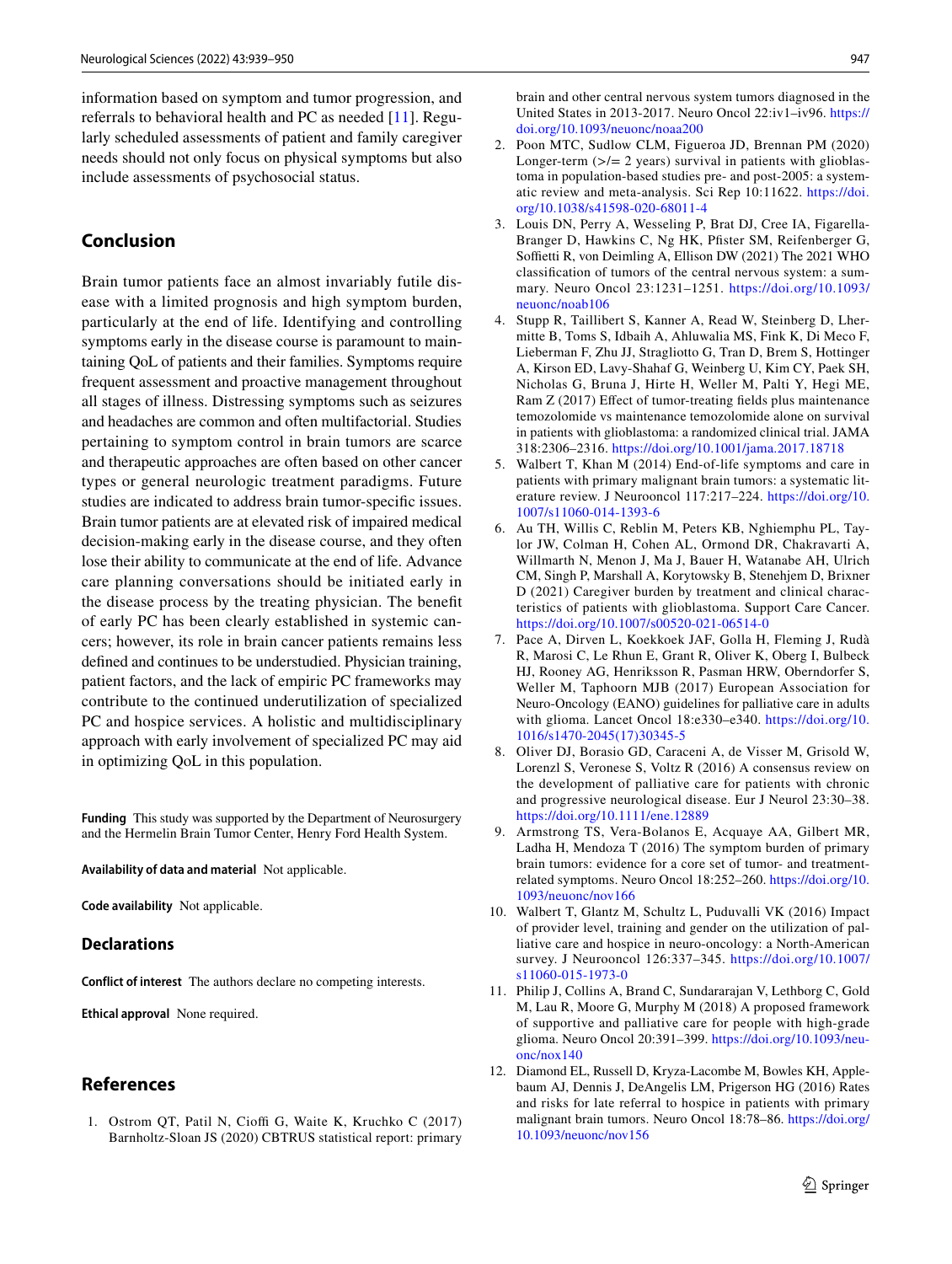- <span id="page-10-0"></span>13. Dropcho EJ (2010) Neurotoxicity of cancer chemotherapy. Semin Neurol 30:273–286.<https://doi.org/10.1055/s-0030-1255217>
- <span id="page-10-1"></span>14. Taal W, Brandsma D, de Bruin HG, Bromberg JE, Swaak-Kragten AT, Smitt PA, van Es CA, van den Bent MJ (2008) Incidence of early pseudo-progression in a cohort of malignant glioma patients treated with chemoirradiation with temozolomide. Cancer 113:405–410.<https://doi.org/10.1002/cncr.23562>
- <span id="page-10-2"></span>15. Kumar AJ, Leeds NE, Fuller GN, Van Tassel P, Maor MH, Sawaya RE, Levin VA (2000) Malignant gliomas: MR imaging spectrum of radiation therapy- and chemotherapy-induced necrosis of the brain after treatment. Radiology 217:377–384. [https://doi.org/10.](https://doi.org/10.1148/radiology.217.2.r00nv36377) [1148/radiology.217.2.r00nv36377](https://doi.org/10.1148/radiology.217.2.r00nv36377)
- <span id="page-10-3"></span>16. Gonzalez J, Kumar AJ, Conrad CA, Levin VA (2007) Efect of bevacizumab on radiation necrosis of the brain. Int J Radiat Oncol Biol Phys 67:323–326. [https://doi.org/10.1016/j.ijrobp.2006.10.](https://doi.org/10.1016/j.ijrobp.2006.10.010) [010](https://doi.org/10.1016/j.ijrobp.2006.10.010)
- <span id="page-10-4"></span>17. Dietrich J, Rao K, Pastorino S, Kesari S (2011) Corticosteroids in brain cancer patients: benefts and pitfalls. Expert Rev Clin Pharmacol 4:233–242.<https://doi.org/10.1586/ecp.11.1>
- <span id="page-10-5"></span>18. Lee EQ, Muzikansky A, Drappatz J, Kesari S, Wong ET, Fadul CE, Reardon DA, Norden AD, Nayak L, Rinne ML, Alexander BM, Arvold ND, Doherty L, Stefanik J, LaFrankie D, Ruland SF, Pulverenti J, Smith KH, Gaffey SC, Hammond S, Wen PY (2016) A randomized, placebo-controlled pilot trial of armodafnil for fatigue in patients with gliomas undergoing radiotherapy. Neuro Oncol 18:849–854.<https://doi.org/10.1093/neuonc/now007>
- <span id="page-10-6"></span>19. Rietjens JA, Korfage IJ, Dunleavy L, Preston NJ, Jabbarian LJ, Christensen CA, de Brito M, Bulli F, Caswell G, Cerv B, van Delden J, Deliens L, Gorini G, Groenvold M, Houttekier D, Ingravallo F, Kars MC, Lunder U, Miccinesi G, Mimic A, Paci E, Payne S, Polinder S, Pollock K, Seymour J, Simonic A, Johnsen AT, Verkissen MN, de Vries E, Wilcock A, Zwakman M, van der Heide PA (2016) Advance care planning–a multi-centre cluster randomised clinical trial: the research protocol of the ACTION study. BMC Cancer 16:264. [https://doi.org/10.1186/](https://doi.org/10.1186/s12885-016-2298-x) [s12885-016-2298-x](https://doi.org/10.1186/s12885-016-2298-x)
- <span id="page-10-7"></span>20. Wasade VS, Viarasilpa T, Balki I, Osman G, Gaddam A, Dharaiya D, Pellumbi N, Snyder J, Walbert T, Spanaki M, Schultz L (2020) Efect of seizure timing on long-term survival in patients with brain tumor. Epilepsy & behav : E&B 111:107307. [https://doi.](https://doi.org/10.1016/j.yebeh.2020.107307) [org/10.1016/j.yebeh.2020.107307](https://doi.org/10.1016/j.yebeh.2020.107307)
- <span id="page-10-8"></span>21. van Breemen MS, Wilms EB, Vecht CJ (2007) Epilepsy in patients with brain tumours: epidemiology, mechanisms, and management. Lancet Neurol 6:421–430. [https://doi.org/10.1016/s1474-4422\(07\)](https://doi.org/10.1016/s1474-4422(07)70103-5) [70103-5](https://doi.org/10.1016/s1474-4422(07)70103-5)
- <span id="page-10-9"></span>22. Maschio M, Beghi E, Casazza MML, Colicchio G, Costa C, Banf P, Quadri S, Aloisi P, Giallonardo AT, Buttinelli C, Pauletto G, Striano S, Salmaggi A, Terenzi R, Daniele O, Crichiutti G, Paladin F, Rossi R, Prato G, Vigevano F, De Simone R, Ricci F, Saladini M, Monti F, Casellato S, Zanoni T, Giannarelli D, Avanzini G, Aguglia U, Group BS (2017) Patterns of care of brain tumorrelated epilepsy. A cohort study done in Italian Epilepsy Center. PLoS ONE 12:e0180470. [https://doi.org/10.1371/journal.pone.](https://doi.org/10.1371/journal.pone.0180470) [0180470](https://doi.org/10.1371/journal.pone.0180470)
- <span id="page-10-10"></span>23. Marcuse LV, Lancman G, Demopoulos A, Fields M (2014) Nonconvulsive status epilepticus in patients with brain tumors. Seizure 23:542–547.<https://doi.org/10.1016/j.seizure.2014.04.003>
- <span id="page-10-11"></span>24. Ruda R, Bello L, Duffau H, Soffietti R (2012) Seizures in lowgrade gliomas: natural history, pathogenesis, and outcome after treatments. Neuro Oncol 14(Suppl 4):iv55-64. [https://doi.org/10.](https://doi.org/10.1093/neuonc/nos199) [1093/neuonc/nos199](https://doi.org/10.1093/neuonc/nos199)
- <span id="page-10-12"></span>25. Vecht CJ, Kerkhof M, Duran-Pena A (2014) Seizure prognosis in brain tumors: new insights and evidence-based management. Oncologist 19:751–759. [https://doi.org/10.1634/theoncologist.](https://doi.org/10.1634/theoncologist.2014-0060) [2014-0060](https://doi.org/10.1634/theoncologist.2014-0060)
- <span id="page-10-13"></span>26. Weller M, Stupp R, Wick W (2012) Epilepsy meets cancer: when, why, and what to do about it? Lancet Oncol 13:e375-382. [https://](https://doi.org/10.1016/s1470-2045(12)70266-8) [doi.org/10.1016/s1470-2045\(12\)70266-8](https://doi.org/10.1016/s1470-2045(12)70266-8)
- <span id="page-10-14"></span>27. Gallagher P, Leach JP, Grant R (2014) Time to focus on brain tumor-related epilepsy trials. Neurooncol Pract 1:123–133. [https://](https://doi.org/10.1093/nop/npu010) [doi.org/10.1093/nop/npu010](https://doi.org/10.1093/nop/npu010)
- <span id="page-10-15"></span>28. Pace A, Villani V, Di Lorenzo C, Guariglia L, Maschio M, Pompili A, Carapella CM (2013) Epilepsy in the end-of-life phase in patients with high-grade gliomas. J Neurooncol 111:83–86. <https://doi.org/10.1007/s11060-012-0993-2>
- <span id="page-10-16"></span>29. Walbert T, Harrison RA, Schif D, Avila EK, Chen M, Kandula P, Lee JW, Le Rhun E, Stevens GHJ, Vogelbaum MA, Wick W, Weller M, Wen PY, Gerstner ER (2021) SNO and EANO practice guideline update: anticonvulsant prophylaxis in patients with newly diagnosed brain tumors. Neuro Oncol. [https://doi.org/10.](https://doi.org/10.1093/neuonc/noab152) [1093/neuonc/noab152](https://doi.org/10.1093/neuonc/noab152)
- <span id="page-10-17"></span>30. Dewan MC, Thompson RC, Kalkanis SN, Barker FG 2nd, Hadjipanayis CG (2017) Prophylactic antiepileptic drug administration following brain tumor resection: results of a recent AANS/CNS Section on Tumors survey. J Neurosurg 126:1772–1778. [https://](https://doi.org/10.3171/2016.4.JNS16245) [doi.org/10.3171/2016.4.JNS16245](https://doi.org/10.3171/2016.4.JNS16245)
- <span id="page-10-18"></span>31. Fonkem E, Bricker P, Mungall D, Aceves J, Ebwe E, Tang W, Kirmani B (2013) The role of levetiracetam in treatment of seizures in brain tumor patients. Front Neurol 4:153. [https://doi.org/](https://doi.org/10.3389/fneur.2013.00153) [10.3389/fneur.2013.00153](https://doi.org/10.3389/fneur.2013.00153)
- <span id="page-10-19"></span>32. Maschio M, Maialetti A, Mocellini C, Domina E, Pauletto G, Costa C, Mascia A, Romoli M, Giannarelli D (2020) Efect of brivaracetam on efficacy and tolerability in patients with brain tumor-related epilepsy: a retrospective multicenter study. Front Neurol 11:813.<https://doi.org/10.3389/fneur.2020.00813>
- <span id="page-10-20"></span>33. Vecht C, Duran-Pena A, Houillier C, Durand T, Capelle L, Huberfeld G (2017) Seizure response to perampanel in drug-resistant epilepsy with gliomas: early observations. J Neurooncol 133:603– 607.<https://doi.org/10.1007/s11060-017-2473-1>
- <span id="page-10-21"></span>34. Giammalva GR, Iacopino DG, Azzarello G, Gaggiotti C, Graziano F, Guli C, Pino MA, Maugeri R (2018) End-of-life care in highgrade glioma patients. The Palliative and Supportive Perspective. Brain Sci 8(7):125.<https://doi.org/10.3390/brainsci8070125>
- <span id="page-10-22"></span>35. Koekkoek JA, Postma TJ, Heimans JJ, Reijneveld JC, Taphoorn MJ (2016) Antiepileptic drug treatment in the end-of-life phase of glioma patients: a feasibility study. Support Care Cancer 24:1633– 1638. <https://doi.org/10.1007/s00520-015-2930-3>
- <span id="page-10-23"></span>36. Loghin M, Levin VA (2006) Headache related to brain tumors. Curr Treat Options Neurol 8:21–32. [https://doi.org/10.1007/](https://doi.org/10.1007/s11940-996-0021-y) [s11940-996-0021-y](https://doi.org/10.1007/s11940-996-0021-y)
- <span id="page-10-24"></span>37. Nelson S, Taylor LP (2014) Headaches in brain tumor patients: primary or secondary? Headache 54:776–785. [https://doi.org/10.](https://doi.org/10.1111/head.12326) [1111/head.12326](https://doi.org/10.1111/head.12326)
- <span id="page-10-25"></span>38. Vázquez-Barquero A, Ibáñez FJ, Herrera S, Izquierdo JM, Berciano J, Pascual J (1994) Isolated headache as the presenting clinical manifestation of intracranial tumors: a prospective study. Cephalalgia 14:270–272. [https://doi.org/10.1046/j.1468-2982.](https://doi.org/10.1046/j.1468-2982.1994.1404270.x) [1994.1404270.x](https://doi.org/10.1046/j.1468-2982.1994.1404270.x)
- <span id="page-10-26"></span>39. Schankin CJ, Ferrari U, Reinisch VM, Birnbaum T, Goldbrunner R, Straube A (2007) Characteristics of brain tumour-associated headache. Cephalalgia 27:904–911. [https://doi.org/10.1111/j.](https://doi.org/10.1111/j.1468-2982.2007.01368.x) [1468-2982.2007.01368.x](https://doi.org/10.1111/j.1468-2982.2007.01368.x)
- <span id="page-10-28"></span>40. Forsyth PA, Posner JB (1993) Headaches in patients with brain tumors: a study of 111 patients. Neurology 43:1678–1683. [https://](https://doi.org/10.1212/wnl.43.9.1678) [doi.org/10.1212/wnl.43.9.1678](https://doi.org/10.1212/wnl.43.9.1678)
- <span id="page-10-27"></span>41. Purdy RA, Kirby S (2004) Headaches and brain tumors. Neurol Clin 22:39–53. [https://doi.org/10.1016/s0733-8619\(03\)00099-9](https://doi.org/10.1016/s0733-8619(03)00099-9)
- <span id="page-10-29"></span>42. Pfund Z, Szapáry L, Jászberényi O, Nagy F, Czopf J (1999) Headache in intracranial tumors. Cephalalgia 19:787–790; discussion 765.<https://doi.org/10.1046/j.1468-2982.1999.1909787.x>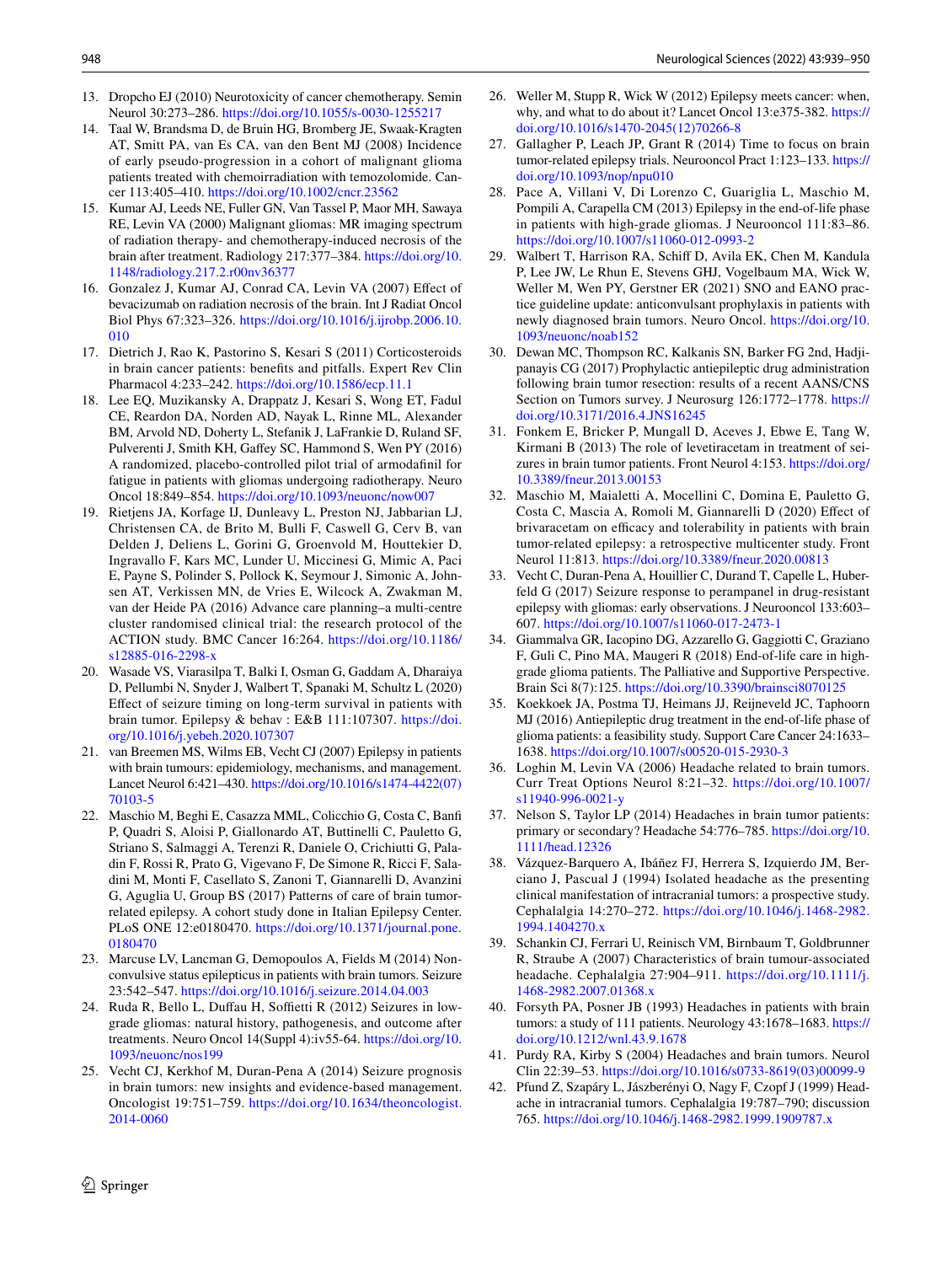- <span id="page-11-0"></span>43. Gofaux P, Fortin D (2010) Brain tumor headaches: from bedside to bench. Neurosurgery 67:459–466. [https://doi.org/10.1227/01.](https://doi.org/10.1227/01.Neu.0000372092.96124.E6) [Neu.0000372092.96124.E6](https://doi.org/10.1227/01.Neu.0000372092.96124.E6)
- <span id="page-11-1"></span>44. Lutman B, Bloom J, Nussenblatt B, Romo V (2018) A contemporary perspective on the management of post-craniotomy headache and pain. Curr Pain Headache Rep 22:69. [https://doi.org/10.1007/](https://doi.org/10.1007/s11916-018-0722-4) [s11916-018-0722-4](https://doi.org/10.1007/s11916-018-0722-4)
- <span id="page-11-2"></span>45. The International Classifcation of Headache Disorders (2013) 3rd edition (beta version). Cephalalgia 33:629–808. [https://doi.](https://doi.org/10.1177/0333102413485658) [org/10.1177/0333102413485658](https://doi.org/10.1177/0333102413485658)
- <span id="page-11-3"></span>46. Soumekh B, Levine SC, Haines SJ, Wulf JA (1996) Retrospective study of postcraniotomy headaches in suboccipital approach: diagnosis and management. Am J Otol 17:617–619
- <span id="page-11-4"></span>47. Gee JR, Ishaq Y, Vijayan N (2003) Postcraniotomy headache. Headache 43:276–278. [https://doi.org/10.1046/j.1526-4610.2003.](https://doi.org/10.1046/j.1526-4610.2003.03053.x) [03053.x](https://doi.org/10.1046/j.1526-4610.2003.03053.x)
- <span id="page-11-5"></span>48. Flexman AM, Ng JL, Gelb AW (2010) Acute and chronic pain following craniotomy. Curr Opin Anaesthesiol 23:551–557. [https://](https://doi.org/10.1097/ACO.0b013e32833e15b9) [doi.org/10.1097/ACO.0b013e32833e15b9](https://doi.org/10.1097/ACO.0b013e32833e15b9)
- <span id="page-11-7"></span>49. Vegh T (2013) Diclofenac administered before skull operations reduces the severity of headache after the intervention, NCT01907984. [https://clinicaltrials.gov/ct2/show/NCT01907984.](https://clinicaltrials.gov/ct2/show/NCT01907984) Accessed September 29 2021
- <span id="page-11-8"></span>50. MacKenzie HM, Teasell R, Miller TA, Sequeira K (2015) Periincisional botulinum toxin for chronic postcraniotomy headache after traumatic brain injury: a case series. PM R 7:785–788. <https://doi.org/10.1016/j.pmrj.2015.02.015>
- <span id="page-11-9"></span>51. Valentinis L, Tuniz F, Valent F, Mucchiut M, Little D, Skrap M, Bergonzi P, Zanchin G (2010) Headache attributed to intracranial tumours: a prospective cohort study. Cephalalgia 30:389–398. <https://doi.org/10.1111/j.1468-2982.2009.01970.x>
- <span id="page-11-10"></span>52. Kahn LH, Alderfer RJ, Graham DJ (1997) Seizures reported with tramadol Jama 278:1661
- <span id="page-11-11"></span>53. Perloff MD (2015) Practical considerations in opioid use for brain neoplasm. Contin (Minneapolis, Minn) 21:480–486. [https://doi.](https://doi.org/10.1212/01.CON.0000464183.35322.5f) [org/10.1212/01.CON.0000464183.35322.5f](https://doi.org/10.1212/01.CON.0000464183.35322.5f)
- <span id="page-11-12"></span>54. Bennett SR, Cruickshank G, Lindenmeyer A, Morris SR (2016) Investigating the impact of headaches on the quality of life of patients with glioblastoma multiforme: a qualitative study. BMJ Open 6:e011616.<https://doi.org/10.1136/bmjopen-2016-011616>
- <span id="page-11-13"></span>55. Noll KR, Walbert T, Wefel JS (2020) Impaired neurocognitive function in glioma patients: from pathophysiology to novel intervention strategies. Curr Opin Neurol 33:716–722. [https://doi.org/](https://doi.org/10.1097/WCO.0000000000000865) [10.1097/WCO.0000000000000865](https://doi.org/10.1097/WCO.0000000000000865)
- <span id="page-11-6"></span>56. Coomans MB, van der Linden SD, Gehring K, Taphoorn MJB (2019) Treatment of cognitive deficits in brain tumour patients: current status and future directions. Curr Opin Oncol 31:540–547. <https://doi.org/10.1097/CCO.0000000000000581>
- <span id="page-11-14"></span>57. Noll KR, Sullaway C, Ziu M, Weinberg JS, Wefel JS (2015) Relationships between tumor grade and neurocognitive functioning in patients with glioma of the left temporal lobe prior to surgical resection. Neuro Oncol 17:580–587. [https://doi.org/10.1093/neu](https://doi.org/10.1093/neuonc/nou233)[onc/nou233](https://doi.org/10.1093/neuonc/nou233)
- <span id="page-11-15"></span>58. Wefel JS, Noll KR, Scheurer ME (2016) Neurocognitive functioning and genetic variation in patients with primary brain tumours. Lancet Oncol 17:e97–e108. [https://doi.org/10.1016/s1470-](https://doi.org/10.1016/s1470-2045(15)00380-0) [2045\(15\)00380-0](https://doi.org/10.1016/s1470-2045(15)00380-0)
- <span id="page-11-16"></span>59. Cordes MC, Scherwath A, Ahmad T, Cole AM, Ernst G, Oppitz K, Lanfermann H, Bremer M, Steinmann D (2014) Distress, anxiety and depression in patients with brain metastases before and after radiotherapy. BMC Cancer 14:731. [https://doi.org/10.1186/](https://doi.org/10.1186/1471-2407-14-731) [1471-2407-14-731](https://doi.org/10.1186/1471-2407-14-731)
- <span id="page-11-17"></span>60. McTyre E, Scott J, Chinnaiyan P (2013) Whole brain radiotherapy for brain metastasis. Surg Neurol Int 4:S236-244. [https://doi.org/](https://doi.org/10.4103/2152-7806.111301) [10.4103/2152-7806.111301](https://doi.org/10.4103/2152-7806.111301)
- <span id="page-11-18"></span>61. Marsh JC, Godbole R, Diaz AZ, Gielda BT, Turian JV (2011) Sparing of the hippocampus, limbic circuit and neural stem cell compartment during partial brain radiotherapy for glioma: a dosimetric feasibility study. J Med Imaging Radiat Oncol 55:442–449. <https://doi.org/10.1111/j.1754-9485.2011.02282.x>
- <span id="page-11-19"></span>62. Brown PD, Pugh S, Laack NN, Wefel JS, Khuntia D, Meyers C, Choucair A, Fox S, Suh JH, Roberge D, Kavadi V, Bentzen SM, Mehta MP, Watkins-Bruner D, Radiation Therapy Oncology G (2013) Memantine for the prevention of cognitive dysfunction in patients receiving whole-brain radiotherapy: a randomized, double-blind, placebo-controlled trial. Neuro Oncol 15:1429–1437. <https://doi.org/10.1093/neuonc/not114>
- <span id="page-11-20"></span>63. Rodríguez de Dios N, Couñago F, Murcia-Mejía M, Rico-Oses M, Calvo-Crespo P, Samper P, Vallejo C, Luna J, Trueba I, Sotoca A, Cigarral C, Farré N, Manero RM, Durán X, Gispert JD, Sánchez-Benavides G, Rognoni T, Torrente M, Capellades J, Jiménez M, Cabada T, Blanco M, Alonso A, Martínez-San Millán J, Escribano J, González B, López-Guerra JL (2021) Randomized phase III trial of prophylactic cranial irradiation with or without hippocampal avoidance for small-cell lung cancer (PREMER): a GICOR-GOECP-SEOR study. J Clin Oncol 39:3118–3127. [https://doi.org/](https://doi.org/10.1200/jco.21.00639) [10.1200/jco.21.00639](https://doi.org/10.1200/jco.21.00639)
- <span id="page-11-21"></span>64. Rapp SR, Case LD, Peifer A, Naughton MM, Chan MD, Stieber VW, Moore DF Jr, Falchuk SC, Piephoff JV, Edenfield WJ, Giguere JK, Loghin ME, Shaw EG (2015) Donepezil for irradiated brain tumor survivors: a phase III randomized placebocontrolled clinical trial. J Clin Oncol 33:1653–1659. [https://doi.](https://doi.org/10.1200/JCO.2014.58.4508) [org/10.1200/JCO.2014.58.4508](https://doi.org/10.1200/JCO.2014.58.4508)
- <span id="page-11-22"></span>65. Fried TR, Bradley EH, Towle VR, Allore H (2002) Understanding the treatment preferences of seriously ill patients. N Engl J Med 346:1061–1066.<https://doi.org/10.1056/NEJMsa012528>
- <span id="page-11-23"></span>66. Temel JS, Greer JA, Muzikansky A, Gallagher ER, Admane S, Jackson VA, Dahlin CM, Blinderman CD, Jacobsen J, Pirl WF, Billings JA, Lynch TJ (2010) Early palliative care for patients with metastatic non-small-cell lung cancer. N Engl J Med 363:733– 742.<https://doi.org/10.1056/NEJMoa1000678>
- <span id="page-11-24"></span>67. Ferrell BR, Temel JS, Temin S, Alesi ER, Balboni TA, Basch EM, Firn JI, Paice JA, Peppercorn JM, Phillips T, Stovall EL, Zimmermann C, Smith TJ (2017) Integration of palliative care into standard oncology care: American Society of Clinical Oncology clinical practice guideline update. J Clin Oncol 35:96–112. [https://](https://doi.org/10.1200/JCO.2016.70.1474) [doi.org/10.1200/JCO.2016.70.1474](https://doi.org/10.1200/JCO.2016.70.1474)
- <span id="page-11-25"></span>68. The Lancet N (2021) Editorial: New hope for advancing neuropalliative care. The Lancet Neurology 20(6):409. [https://doi.org/](https://doi.org/10.1016/s1474-4422(21)00142-3) [10.1016/s1474-4422\(21\)00142-3](https://doi.org/10.1016/s1474-4422(21)00142-3)
- <span id="page-11-26"></span>69. Oliver D, Borasio GD, Veronese S, Voltz R, Lorenzl S, Hepgul N (2020) Current collaboration between palliative care and neurology: a survey of clinicians in Europe. BMJ Support Palliat Care. <https://doi.org/10.1136/bmjspcare-2020-002322>
- <span id="page-11-27"></span>70. Creutzfeldt CJ, Kluger B, Kelly AG, Lemmon M, Hwang DY, Galifanakis NB, Carver A, Katz M, Curtis JR, Holloway RG (2018) Neuropalliative care: priorities to move the feld forward. Neurology 91:217–226. [https://doi.org/10.1212/WNL.00000](https://doi.org/10.1212/WNL.0000000000005916) [00000005916](https://doi.org/10.1212/WNL.0000000000005916)
- <span id="page-11-28"></span>71. Forst D, Adams E, Nipp R, Martin A, El-Jawahri A, Aizer A, Jordan JT (2018) Hospice utilization in patients with malignant gliomas. Neuro Oncol 20:538–545. [https://doi.org/10.1093/neu](https://doi.org/10.1093/neuonc/nox196)[onc/nox196](https://doi.org/10.1093/neuonc/nox196)
- <span id="page-11-29"></span>72. Pace A, Koekkoek JAF, van den Bent MJ, Bulbeck HJ, Fleming J, Grant R, Golla H, Henriksson R, Kerrigan S, Marosi C, Oberg I, Oberndorfer S, Oliver K, Pasman HRW, Le Rhun E, Rooney AG, Ruda R, Veronese S, Walbert T, Weller M, Wick W, Taphoorn MJB, Dirven L (2020) Determining medical decision-making capacity in brain tumor patients: why and how? Neurooncol Pract 7:599–612.<https://doi.org/10.1093/nop/npaa040>